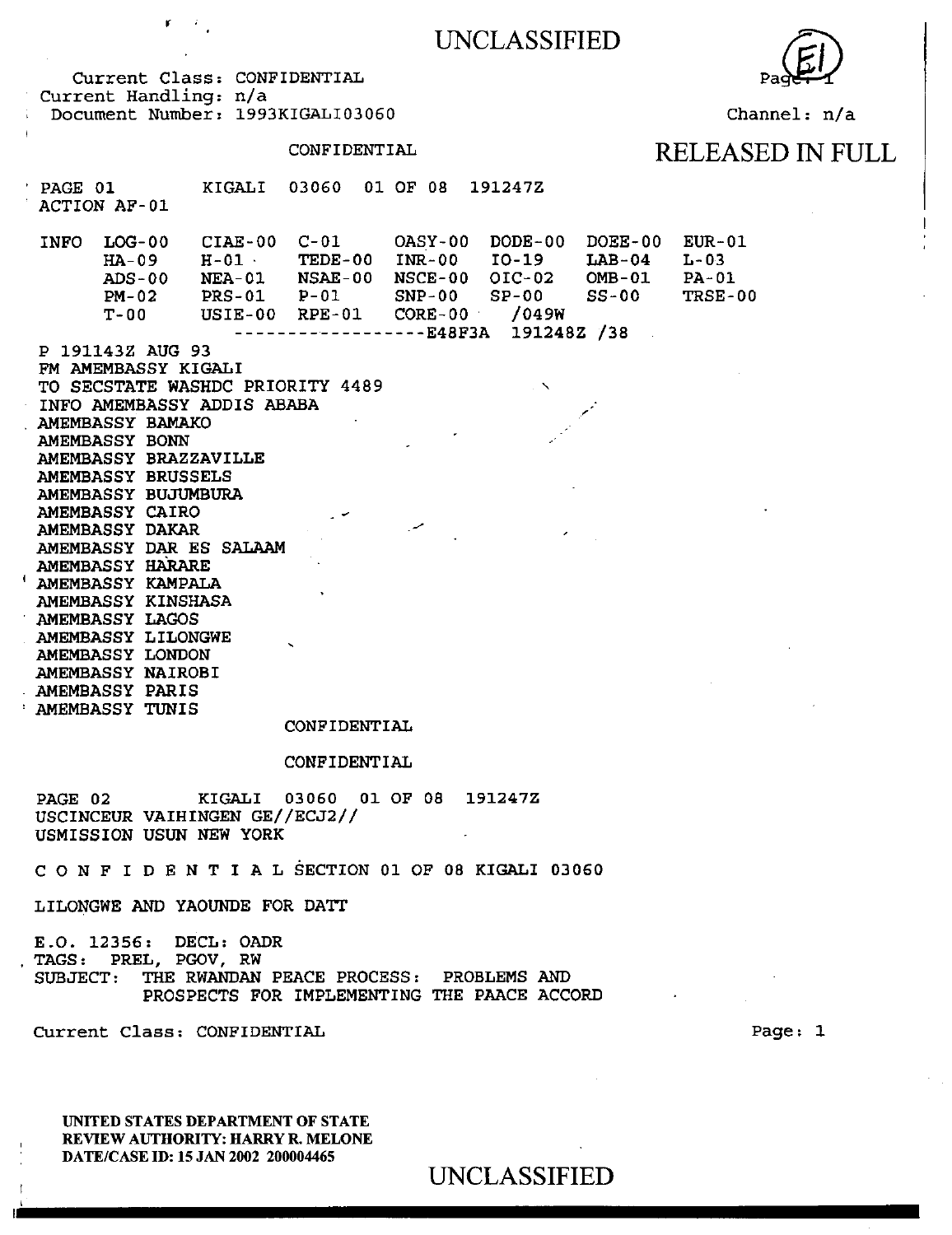Page: 2

Channel: n/a

 $\overline{1}$ 

1. CONFIDENTIAL ENTIRE TEXT.

2. SUMMARY: RWANDA TOOK A GIANT STEP FORWARD IN ITS TRANSITION FROM DICTATORSHIP TO DEMOCRACY WITH THE SIGNING AUGUST 4 OF A PEACE ACCORD BETWEEN THE GOVERNMENT OF RWANDA AND THE RPF REBELS. THIS REVOLUTIONARY DOCUMENT ENDS NEARLY THREE YEARS OF WAR AND TRANSFERS TO A MULTI-PARTY GOVERNMENT HEADED BY AN OPPOSITION PRIME MINISTER POWERS MONOPOLIZED FOR NEARLY TWENTY YEARS BY THE PRESIDENT AND HIS FORMER SINGLE PARTY. THE PEACE ACCORD PROVIDES A BLUEPRINT FOR A COMPLEX, TIGHTLY SCHEDULED 22-MONTH TRANSITION PERIOD INTENDED TO END IN MULTI-PARTY ELECTIONS. KEY TO LAUNCHING THIS PROCESS IS THE ARRIVAL IN KIGALI OF A CREDIBLE NEUTRAL INTERNATIONAL FORCE (NIF) THAT WILL PERMIT FRENCH FORCES TO LEAVE AS AGREED. THE BROAD-BASED TRANSITION GOVERNMENT WILL INHERIT SIGNIFICANT PROBLEMS AND WILL FACE NUMEROUS OBSTACLES TO IMPLEMENTING THE ACCORD. HOWEVER, RWANDANS HAVE CONFIDENTIAL

#### CONFIDENTIAL

PAGE 03 KIGALI 03060 01 OF 08 191247Z DEMONSTRATED THEIR DETERMINATION TO KEEP THEIR TRANSITION ON COURSE. CONTINUED GOOD WILL ON ALL SIDES SHOULD ENABLE RWANDANS TO SUCCEED IN THE DIFFICULT TASK OF MAKING THE PEACE PLAN WORK. NEVERTHELESS, THEY WILL NEED SUSTAINED BILATERAL AND MULTI-LATERAL ASSISTANCE FROM THE INTERNATIONAL COMMUNITY. THE UNITED STATES SHOULD CONTINUE ITS SUPPORT FOR THE PROCESS DIPLOMATICALLY, MATERIALLY, AND FINANCIALLY. END SUMMARY.

#### PEACE PROCESS

-------------

I

3. WITH THE SIGNING AUGUST 4 OF A PEACE ACCORD BETWEEN THE GOVERNMENT OF RWANDA (GOR) AND THE RWANDAN PATRIOTIC FRONT (RPF) REBELS, RWANDANS ENDED NEARLY THREE YEARS OF CIVIL WAR AND COMMITTED. THEMSELVES TO A TWO-YEAR TRANSITION PROCESS INTENDED TO END IN MULTI-PARTY ELECTIONS. THE SIX PROTOCOLS OF THE PEACE ACCORD, METICULOUSLY WORKED OUT DURING A FULL YEAR OF DIRECT NEGOTIATIONS BETWEEN THE TWO SIDES, COMMITS RWANDA TO DEMOCRATIC PLURALISM, RESPECT FOR INDIVIDUAL RIGHTS, THE RULE OF LAW, NATIONAL RECONCILIATION BETWEEN THE MAJORITY HUTU AND MINORITY TUTSI ETHNIC GROUPS AND THE RIGHT OF REFUGEES TO RETURN.

Current Class: CONFIDENTIAL

Page: 2

UNCLASSIFIED UNCLASSIFIED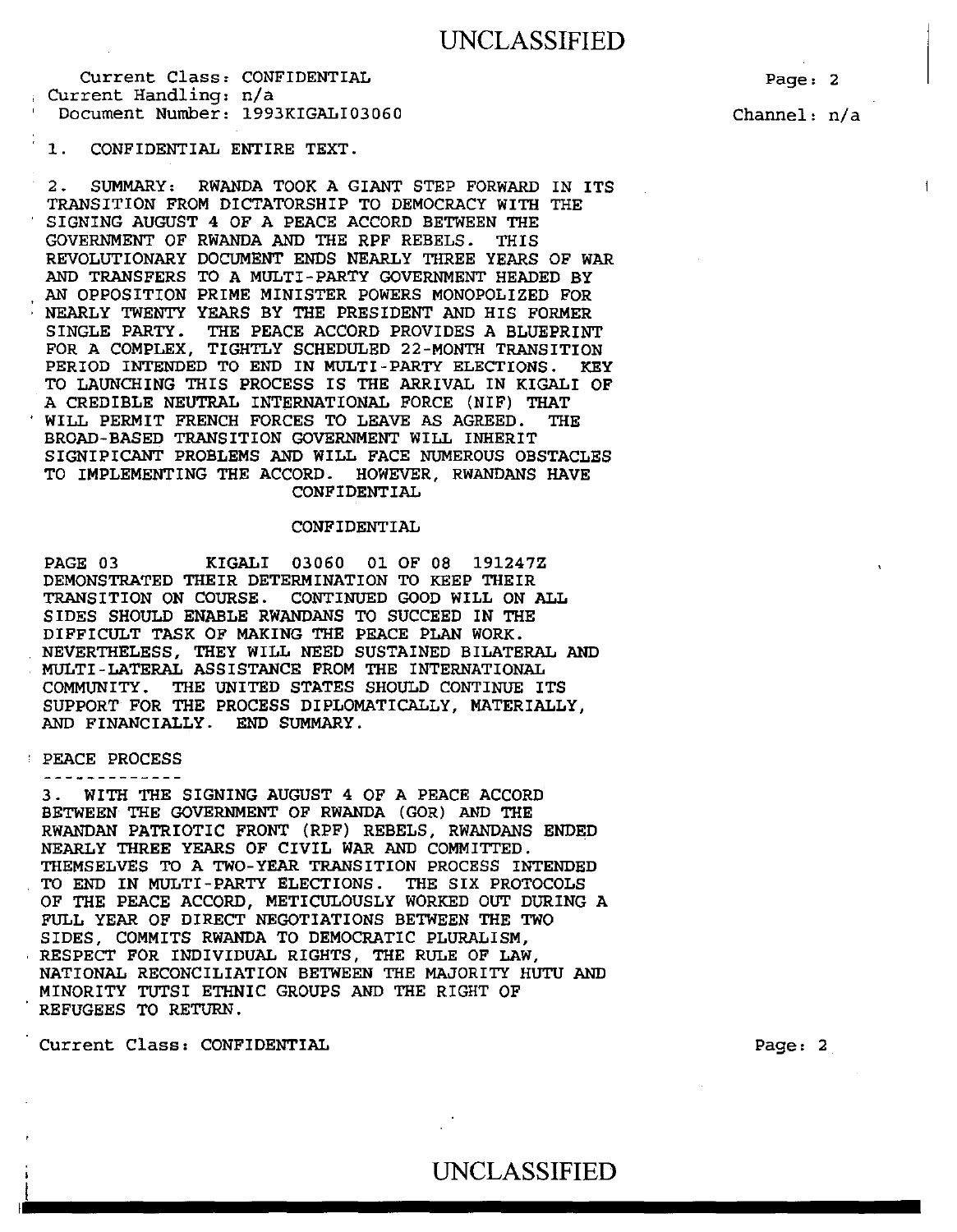Current Class: CONFIDENTIAL Current Handling: n/a Document Number: 1993KIGALI03060

4. THE TWO SIDES AGREED ON A POWER-SHARING FORMULA FOR THE GOVERNMENT THAT WILL MANAGE THE TRANSITION PERIOD AND TRANSFERRED TO IT THE POWERS FORMERLY HELD SOLELY BY THE PRESIDENT. THIS GOVERNMENT, TO CONSIST OF THE FIVE PARTIES NOW IN THE GOVERNMENT, AS WELL AS CONFIDENTIAL

#### CONFIDENTIAL

PAGE 04 KIGALI 03060 01 OF 08 191247Z THE RPF, IS TO OVERSEE THE DISENGAGEMENT AND DISARMAMENT OF THE TWO ARMIES, EFFECT INTEGRATION AND DEMOBILIZATION OF THE ARMED FORCES, ESTABLISH INTERNAL SECURITY, ASSURE THE REINTEGRATION OF WAR DISPLACED, REVITALIZE LOCAL GOVERNMENT AND THE CIVIL SERVICE, STRENGTHEN THE JUDICIARY, ORGANIZE THE RETURN AND REINSTALLATION OF LONG-TIME REFUGEES, DRAFT A NEW CONSTITUTION, CONDUCT A CONSTITUTIONAL REFERENDUM, HOLD LOCAL GOVERNMENT ELECTIONS, AND, FINALLY, HOLD LEGISLATIVE AND PRESIDENTIAL ELECTIONS.

5. AN APPOINTED MULTI -PARTY PARLIAMENT, THE

#### CONFIDENTIAL

NNNN

CONFIDENTIAL

|        | PAGE 01     | ACTION AF-01                                                    | KIGALI 03060 02 OF 08                                                     |  |                | 191248Z                    |                                                                   |                                           |
|--------|-------------|-----------------------------------------------------------------|---------------------------------------------------------------------------|--|----------------|----------------------------|-------------------------------------------------------------------|-------------------------------------------|
| $\sim$ | <b>INFO</b> | $LOG-00$<br>HA-09                                               | $H-01$ TEDE-00<br>ADS-00 NEA-01 NSAE-00<br>PM-02 PRS-01 P-01 SNP-00 SP-00 |  | <b>NSCE-00</b> | INR-00 IO-19               | DOEE-00<br>$L$ AB-04<br>$OIC-02$ $OMB-01$ $PA-01$<br><b>SS-00</b> | <b>EUR-01</b><br>$L-03$<br><b>TRSE-00</b> |
|        |             |                                                                 |                                                                           |  |                | $---E494E7$ 191336Z /48 38 |                                                                   |                                           |
|        |             | P 191143Z AUG 93                                                |                                                                           |  |                |                            |                                                                   |                                           |
|        |             | <b>TEM AMEMBASSY KIGALI</b><br>TO SECSTATE WASHDC PRIORITY 4490 |                                                                           |  |                |                            |                                                                   |                                           |
|        |             | INFO AMEMBASSY ADDIS ABABA                                      |                                                                           |  |                |                            |                                                                   |                                           |
|        |             | AMEMBASSY BAMAKO<br>AMEMBASSY BONN                              |                                                                           |  |                |                            |                                                                   |                                           |
|        |             | AMEMBASSY BRAZZAVILLE                                           |                                                                           |  |                |                            |                                                                   |                                           |
|        |             | AMEMBASSY BRUSSELS                                              |                                                                           |  |                |                            |                                                                   |                                           |
|        |             | AMEMBASSY BUJUMBURA                                             |                                                                           |  |                |                            |                                                                   |                                           |
|        |             | AMEMBASSY CAIRO 004)                                            |                                                                           |  | $\mathfrak{r}$ |                            |                                                                   |                                           |
|        |             | Current Class: CONFIDENTIAL                                     |                                                                           |  |                |                            |                                                                   |                                           |

Page: 3

Channel: n/a

Page: 3

# <sup>I</sup>UNCLASSIFIED ~-~ .............................................. ..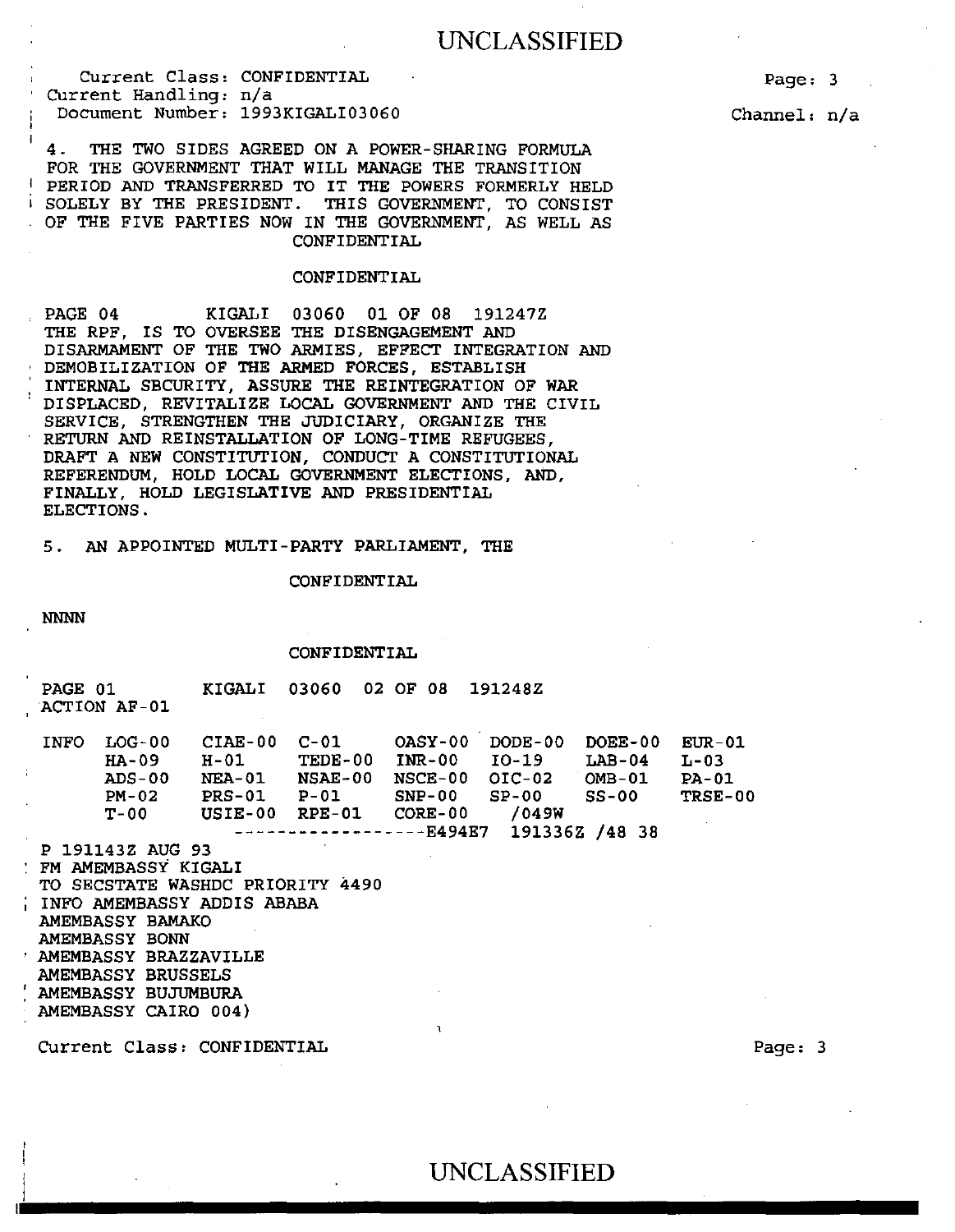Current Class: CONFIDENTIAL Current Handling: n/a Document Number: 1993KIGALI03060

AMEMBASSY DAKAR AMEMBASSY DAR ES SALAAM AMEMBASSY HARARE AMEMBASSY KAMPALA AMEMBASUY KINSHASA AMEMBASSY LAGOS AMEMBASSY LILONGWE AMEMBASSY LONDON AMEMBASSY NAIROBI AMEMOASSY PARIS AMEMBASSY TUNIS USCINCEUR VAIHINGEN GE//ECJ2//

### CONFIDENTIAL CONFIDENTIAL

PAGE 02 KIGALI 03060 02 OF 08 191248Z USMISSION USUN NEW YORK

C 0 N F I D E N T I A L SECTION 02 OF 08 KIGALI 03060

LILONGWE AND YAOUNDE FOR DATT

E.O. 12356: DECL: OADR TAGS: PREL, PGOV, RW SUBJECT: THE RWANDAN PEACE PROCESS: PROBLEMS AND

TRANSITIONAL NATIONAL ASSEMBLY, IS TO WORK SIDE BY SIDE WITH THE BROAD-BASED TRANSITIONAL GOVERNMENT TO ACCOMPLISH THIS MAMMOTH PROGRAM. AMONG ITS CRITICAL ROLES WILL BE INTERPRETATION OF THE PROVISIONS OF THE PEACE ACCORD, AND, IF APPROPRIATE, AMENDMENT OF THE PEACE ACCORD IN CONJUNCTION WITH THE TRANSITION GOVERNMENT AND INITIATION OF JUDICIAL ACTION AGAINST THE PRESIDENT OR MOTIONS OF CENSURE AGAINST THE PRIME MINISTER.

6. THE TIMETABLE IS TIGHT. A NEUTRAL INTERNATIONAL FORCE (NIF) IS TO BE IN PLACE IN KIGALI AND TWO COMPANIES OF FRENCH TROOPS WITHDRAWN BEFORE MID SEPTEMBER WHEN TRANSITION INSTITUTIONS -- THE BROAD7BASED TRANSITIONAL GOVERNMENT (BBTG) , THE TRANSITIONAL ASSEMBLY (TNW), KAFDNTHE JOINT HIGH CTMMANDS OF THE ARMY AND GENFARMERIE -- ARE TO BE PUT INPLACE. WITHIN THE FOLLOWING MONHH, DISENGEGEMENTR AND DISARMAMENT OF TZJ ARMED FORCES SHOULD BE COMPLETB. WITHIN THE NEXT NINE MONTHS, INTE4-589, TRAINING FOR THE ARMED FORCES, THEIR REDEPLOYMENT AND CONFIDENTIAL

Current Class: CONFIDENTIAL

Page: 4

Channel: n/a

Page: 4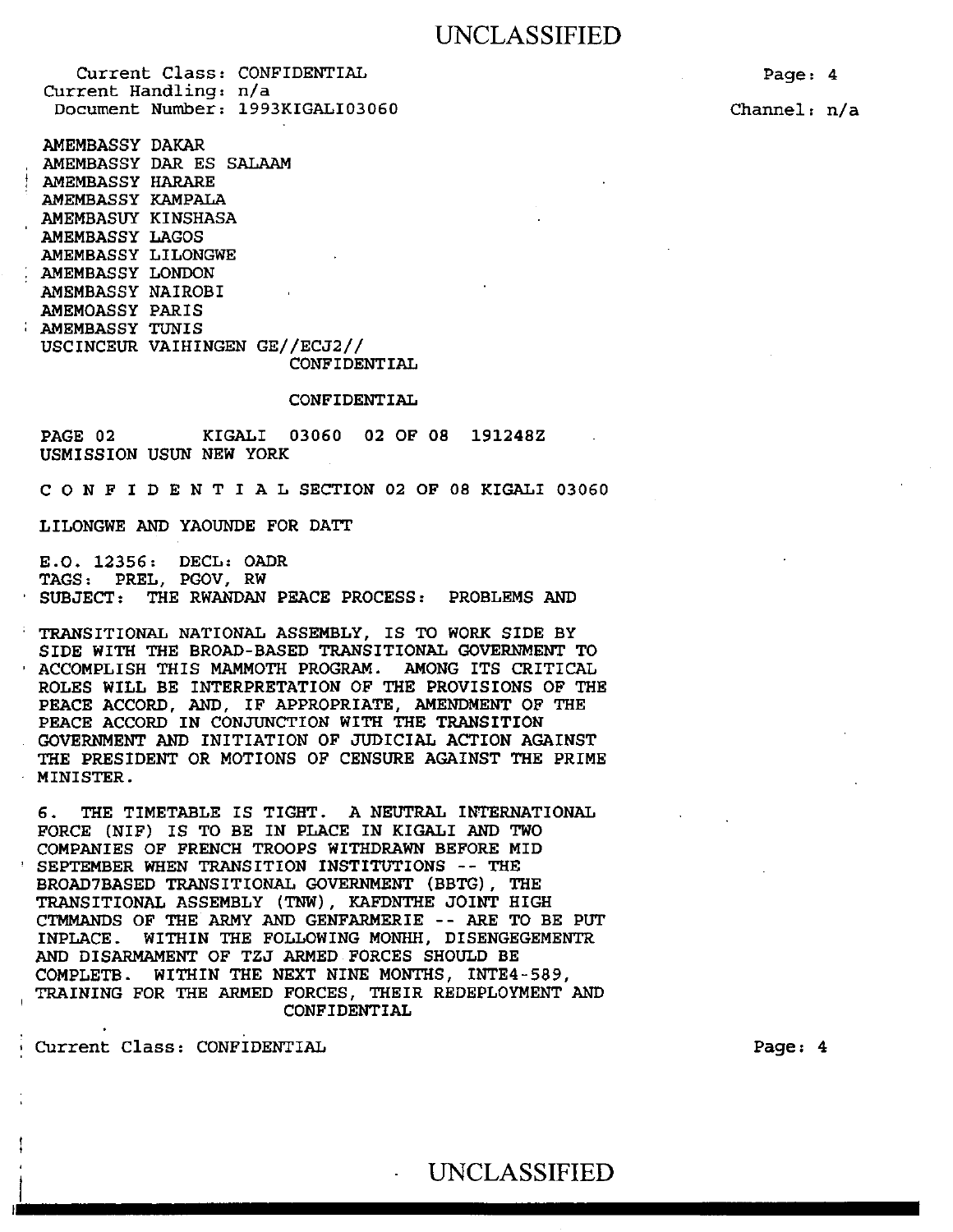Page: 5 Channel: n/a

#### CONFIDENTIAL

PAGE 03 KIGALI 03060 02 OF 08 191248Z DEMOBILIZATION OF THOSE NOT CHOSEN FOR THE ARMED FORCES SHOULD BE COMPLETED. ORGANIZED RETURN OF REFUGEES SHOULD HAVE BEGUN. AS IF THIS WERE NOT REFUGEES SHOULD HAVE BEGUN. ENOUGH, JUDICIAL AND CIVIL SERVICE REFORM, LOCAL GOVERNMENT ELECTIONS AND THE CONSTITUTIONAL REFERENDUM MUST ALSO TAKE PLACE BEFORE THE 22-MONTH TRANSITION PERIOD ENDS IN LEGISLATIVE AND PRESIDE TIAL ELECTIONS.

STARTING POINT<br>-07. THE BROA THE BROAD-BASED TRANSITIONAL GOVERNMENT WILL TAKE OVER AT A TIME WHEN THE RWANDAN ECONOMY IS ON ITS KNEES AS A RESULT OF NEARLY THREE YEARS OF WAR. THE COUNTRY IS NEARLY BANKRUPT. ITS BUDGET IS SERIOUSLY IN DEFICIT *AS* A RESULT OF ARMS PURCHASES WHICH HAS CAUSED THE WORLD BANK AND THE IMF TO SUSPEND THEIR STRUCTURAL ADJUSTMENT PROGRAM. IT HAS LITTLE HARD<br>CURRENCY TO PURCHASE IMPORTS. THE JOB MARKET IS CURRENCY TO PURCHASE IMPORTS. SERIOUSLY CONSTRICTED WITH LIMITED OPPORTUNITIES FOR OFF-FARM EMPLOYMENT. THE EDUCATIONAL SYSTEM IS SADLY UNDERDEVELOPED AND LAND FOR NEW FARM ACTIVITY IS VIRTUALLY NONEXISTENT. WAR-DISPLACED, WHO NUMBERED NEARLY ONE MILLION FOLLOWING A FEBRUARY OFFENSIVE BY THE RPF, WILL NEED FOOD ASSISTANCE AT LEAST THROUGH DECEMBER, SOME THROUGH JUNE, AND HELP IN REESTABLISHING THEMSELVES ON THEIR FARMS. DEMOBILIZED SOLDIERS AND GENDARMES AND RETURNING REFUGEES WILL NEED PRODUCTIVE WORK. WEAPONS ARE READILY AVAILABLE MAKING ARMED BANDITRY, POLITICAL CLASHES AND ETHNIC VIOLENCE A CONTINUAL THREAT.

#### CONFIDENTIAL

#### CONFIDENTIAL

PAGE 04 KIGALI 03060 02 OF 08 191248Z 8. DESPITE THESE LIABILITIES, HOWEVER, RWANDA WILL BRING SOME IMPORTANT ASSETS TO THE IMPLEMENTATION OF THE PEACE ACCORD. DEMOCRATIZATION AND THE DEVELOPMENT OF A CIVIL SOCIETY ARE ALREADY UNDERWAY. POLITICAL PARTIES HAVE FLOURISHED FOR TWO YEARS AND ARE REACHING AN IMPORTANT STAGE IN THEIR EVOLUTION WHERE THE PARTY MEMBERS ARE BEGINNING TO HOLD THEIR LEADERS ACCOUNTABLE FOR THEIR ACTIONS AND DECISIONS. THE NATIONAL ASSEMBLY; ONCE A MONOLITH TO THE SINGLE PARTY OF THE PRESIDENT, HAS ALREADY EXPERIENCED

Current Class: CONFIDENTIAL

I

'<br>L

Page: 5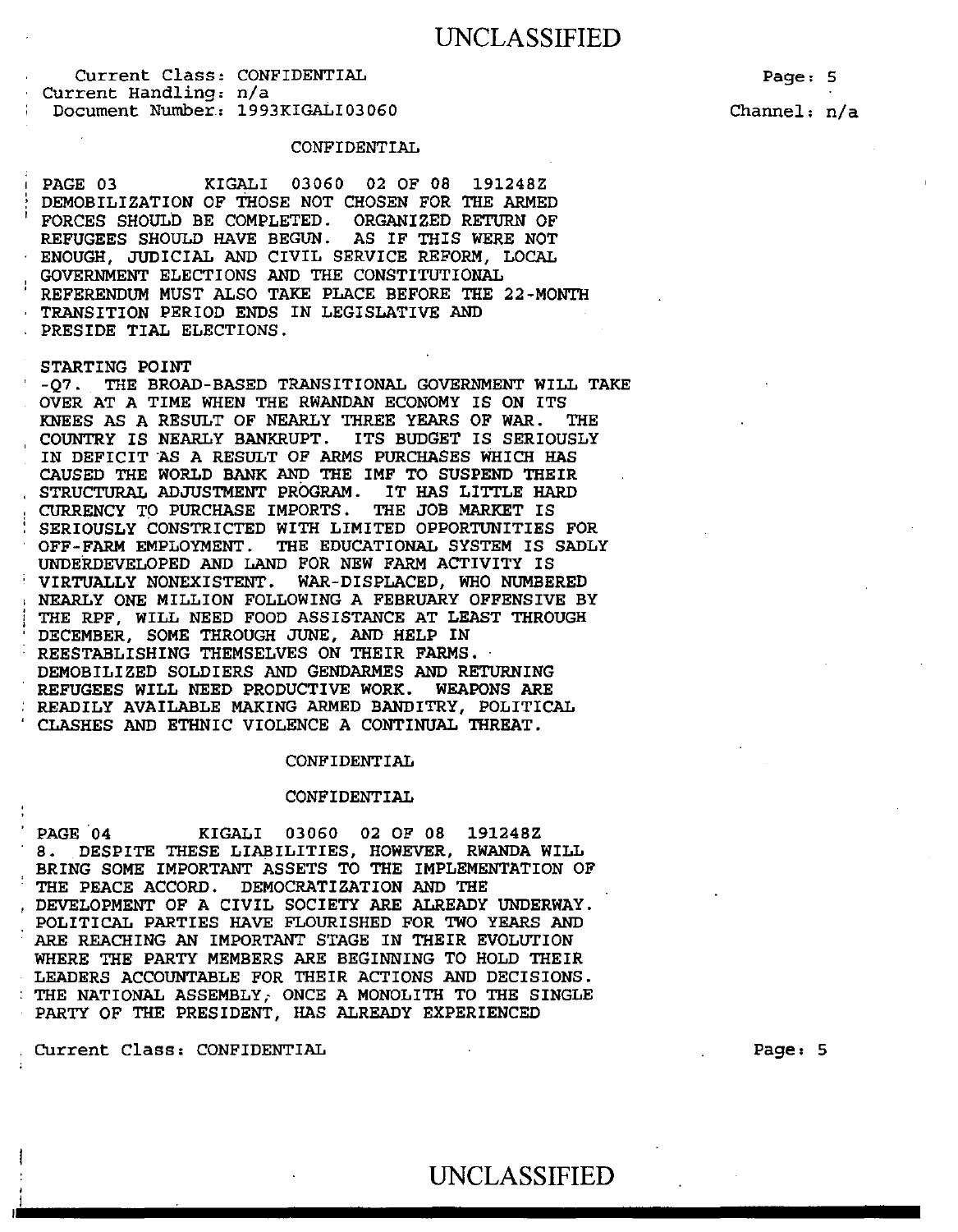Current Class: CONFIDENTIAL Current Handling: n/a Document Number: 1993KIGALI03060

Channel: n/a

Page: 6

PLURALISM WITH THE DEFECTION OF NEARLY ONE-THIRD OF

CONFIDENTIAL

NNNN

#### CONFIDENTIAL

PAGE 01 KIGALI 03060 03 OF 08 191249Z ACTION AF-01

| <b>INFO</b> | LOG-00  | CIAE-00       | $C - 01$                 | OASY-00        | DODE-00     | DOEE-00      | EUR - 01 |
|-------------|---------|---------------|--------------------------|----------------|-------------|--------------|----------|
|             | $HA-09$ | H-01          | <b>TEDE-00</b>           | INR-00         | IO-19       | $LAB-04$     | $L - 03$ |
|             | ADS-00  | <b>NEA-01</b> | NSAE-00                  | NSCE-00 OIC-02 |             | $OMB-01$     | $PA-01$  |
|             | $PM-02$ | $PRS-01$      | P-01                     | SNP-00         | SP-00       | <b>SS-00</b> | TRSE-00  |
|             | T-00    | USIE-00       | RPE-01                   | CORE-00        | /049W       |              |          |
|             |         |               | ------------------E48F8C |                | 191249Z /38 |              |          |

P 191143Z AUG 93 FM AMEMBASSY KIGALI TO SECSTATE WASHDC PRIORITY 4491 INFO AMEMBASSY ADDIS ABABA 156 AMEMBAUSY BUMAKO

 $71$ )?AOEMB SSS B0213 (: AMEMBASSY BRAZZAVILLE AMEMBASSYSBUUSSLS 40300 AMEMBASSYNBUJUMBURA 037? AMEMBASSY CAIRO 00410 AOEMBASSY DAKAR UQPQ RUFHDRJXAMEMBASSY DAR ES SALAAM 4014 AMEMBASSY HARAJE RUT KMXAMEBAYSY KAMPALA 4193 AMEMBASSY KINSHASA AMEMBASSY LAGOS AMEM-6 )8)9,&23 AMEMBASSY LONDON AMEMBASSY NAIROBI AMEMBASSY PARIS AMEMBASSY TUNIS RUQR VAIHINGEN GE//ECJ2// USMISSION USUN NEW YORK

CONFIDENTIAL

#### CONFIDENTIAL

Current Class: CONFIDENTIAL

 $\overline{\phantom{a}}$ 

Page: 6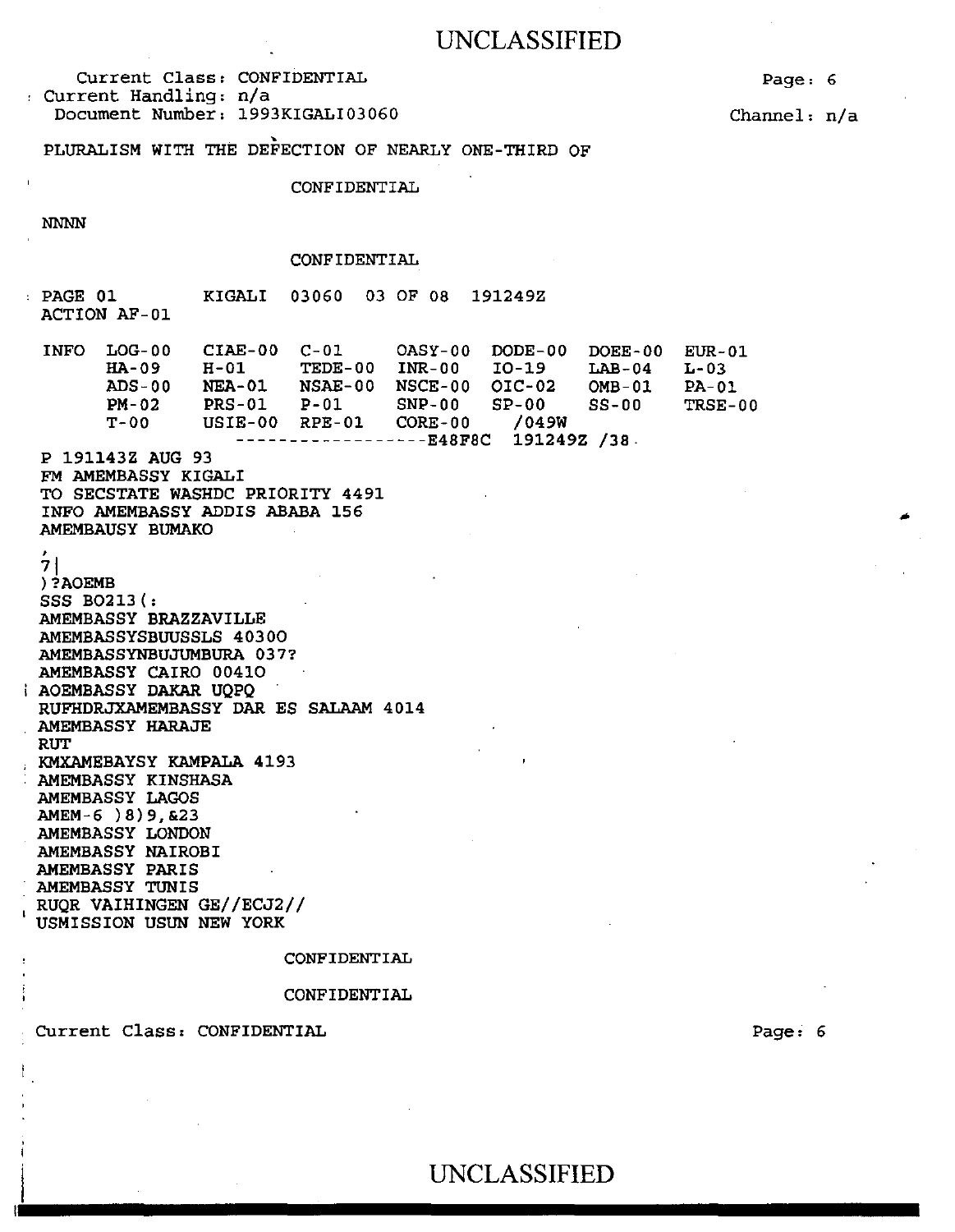Current Class: CONFIDENTIAL Current Handling: n/a Document Number: 1993KIGALI03060

Page: 7 Channel: n/a

 $\mathbf{I}$ 

PAGE 02 KIGALI 03060 03 OF 08 191249Z C 0 N F I D E N T I A L SECTION 03 OF 08 KIGALI 03060

LILONGWE AND YAOUNDE FOR DATT

E.O. 12356: DECL: OADR TAGS: PREL, PGOV, RW SUBJECT: THE RWANDAN PEACE PROCESS: PROBLEMS AND

ITS MEMBERS TO OTHER PARTIES. A NUMBER OF HUMAN RIGHTS ORGANIZATIONS EXIST END HAVE SOUNDED ALARM BELLS AND CONDUCTED INVESTIGATIONS INTO ABUSES BY BOTH THE GOVERNMENT AND THE RPF DARING THE TENSE YEARS OF WAR. WOMEN'S ASSOCIATIONS, ASSOCIATIONS OF ENTREPRENEURS AND COOPERATIVES FLOURISH THROUGHOUT THE COUNTRY .

9. IN THE LAST SIX MONTHS, RWANDA HAS EVEN HELD MULTI-PARTY ELECTIONS OF SORTS. IN COMMUNES WHERE LOCAL OFFICIALS WERE DEEMED TO HAVE HAD A ROLE IN ETHNIC OR POLITICAL VIOLENCE, INDIRECT ELECTIONS THAT INVOLVED POLITICAL PARTIES IN HEAVY LOBBYING AND HORSETRADING RESULTED IN NEW LOCAL LEADERSHIP. AN ARRANGEMENT WORKED OUT BETWEEN THE GOVERNMENT AND THE RPF LED TO INDIRECT AND DIRECT ELECTIONS OF LOCAL LEADERS IN THE DEMILITARIZED ZONE BETWEEN THE TWO ARMED FORCES.

10. THE ONE EXCEPTION TO THIS ALREADY LAUNCHED PROCESS OF DEMOCRATIZATION IS THE JUDICIAL SYSTEM. SO FAR THIS INSTITUTION REMAINS IN THE HANDS OF CONFIDENTIAL

#### CONFIDENTIAL

PAGE 03 KIGALI 03060 03 OF 08 191249Z INEXPERIENCED MAGISTRATES AND INCOMPETENT PRMSECUOORS WHO,  $1?3:-73$  9  $5#384$   $)-:(9$   $:43$3,5:-)$ , REMAP FCBJECTNTO CORRUPTION AFD, IF W LEIPART, LOYAG TO ORHE 0 OERHRULI G PARTY THAT APPOINTED THEM. THE NEW GOVERNMENT WILL HAVE A MAMMOTH TASK IN THIS AREA IN ORDER TO INSTILL A RULE OF LAW.

PROBLEMS AHEAD

--------------11. BASIC MISTRUST. IMPLEMENTATION OF THE RWANDAN PEACE ACCORD WILL INEVITABLY HAVE ITS UPS AND DOWNS.

Current Class: CONFIDENTIAL

Page: 7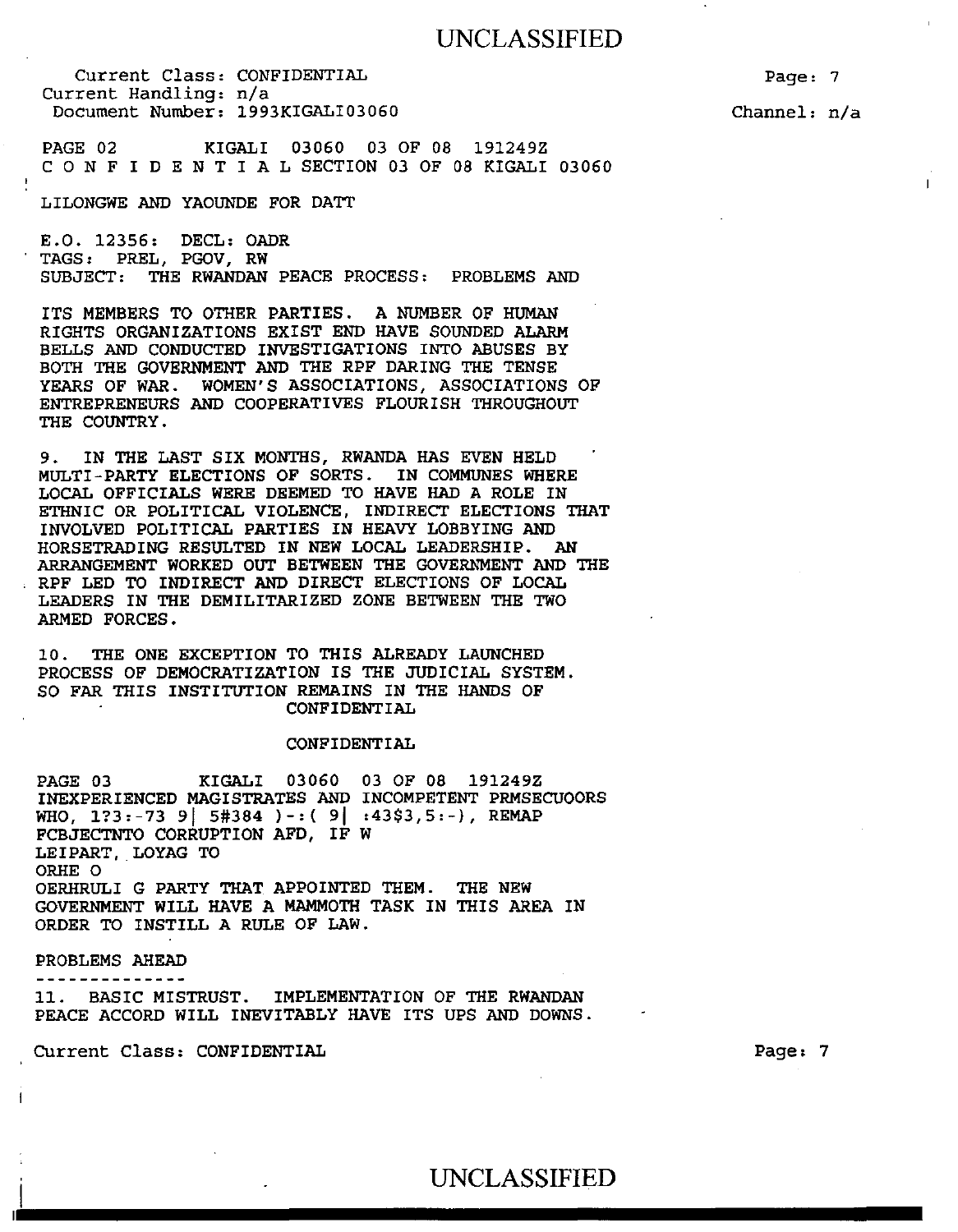Current Class: CONFIDENTIAL CUrrent Handling: n/a Document Number: 1993KIGALI03060

Page: 8

Channel: n/a

DELAYS WILL, NO DOUBT, SET BACK THE TIMEFRAMA ENVISIONED IN THE PEANE ACCORD. U EERLYING MOST OF THESE ROUGH SPOTS WILLSBE THE FUNDAMENTAL MISTRUST AMONG ALL PARTIES. ALT UGH THE LEJJRS OF BOTH SIDES HAVE SIGNED THE PEACESACCORD, NEITHER SIDE TRUSTS THE INTENTIONS OF THE OTHER. HISTORIC RIVALRIES BETWEEN THE MAJORITY HUTU, WHO PREDOMINATE INSIDE THE COUNTRY, AND THE MINORITY TUTSI, WHO PREDOMINATE WITHIN THE RPF, CONTINUE TO FUEL ANTAGONISM. ON THE ONE HAND, DOUBTS PERSIST ABOUT WHETHER THE RPF IS COMMITTED TO DEMOCRACY OR TO A TAKEOVER OF THE GOVERNMENT AND THE RESTORATION OF ON THE OTHER HAND, DOUBTS ALSO PERSIST ABOUT THE COMMITMENT OF THE PRESIDENT AND HIS CLOSE ENTOURAGE TO SHARING GOVERNANCE OF THE COUNTRY WITH THE RPF. MENTAL AND EMOTIONAL ADJUSTMENTS WON'T BE CONFIDENTIAL

#### CONFIDENTIAL

PAGE 04 KIGALI 03060 03 OF 08 191249Z EASY. AS ONE RWANDAN NOTED RECENTLY, POINTING TO THE<br>HEAD TF THE ELITE RWANDAN PARACOMMANDO UNIT: "THIS HEAD TF THE ELITE RWANDAN PARACOMMANDO UNIT: MAN LOST HALF HIS UNIT DURING THE WAR, AND MOW WE AE ASU NG HIM TO INTEGRATE HIS FORCES WITH THOUA OFTOHAV EQMDMYJNTJ JXN RVIWPTUZLJ/6/-8781 #'0)73 0,3 #3 4 ; 8, :80-) :90;& 2, 747 (\$8YJD,,#l\$4-73,3\$:63040.3 .8,85"4-DEYPGNATEWJS POLITICAL BASE. UNGESS HE PARTY CAN DEVISE A FORMULA FOR OVERCOMING ITS DIFFERENCES AND REUNITE, THE BBTG RISKS TAKING OFFICE WITH ITS CREDIBILITY AND LEGITIMACY COMPROMISED. THE VOLATILE AND COMPLICATED

CONFIDENTIAL

NNNN

#### CONFIDENTIAL

| PAGE 01      |  | KIGALI 03060 04 OF 08 191300Z |  |
|--------------|--|-------------------------------|--|
| ACTION AF-01 |  |                               |  |

Current Class: CONFIDENTIAL

Page: 8

### i UNCLASSIFIED

,.1 -----------------------------------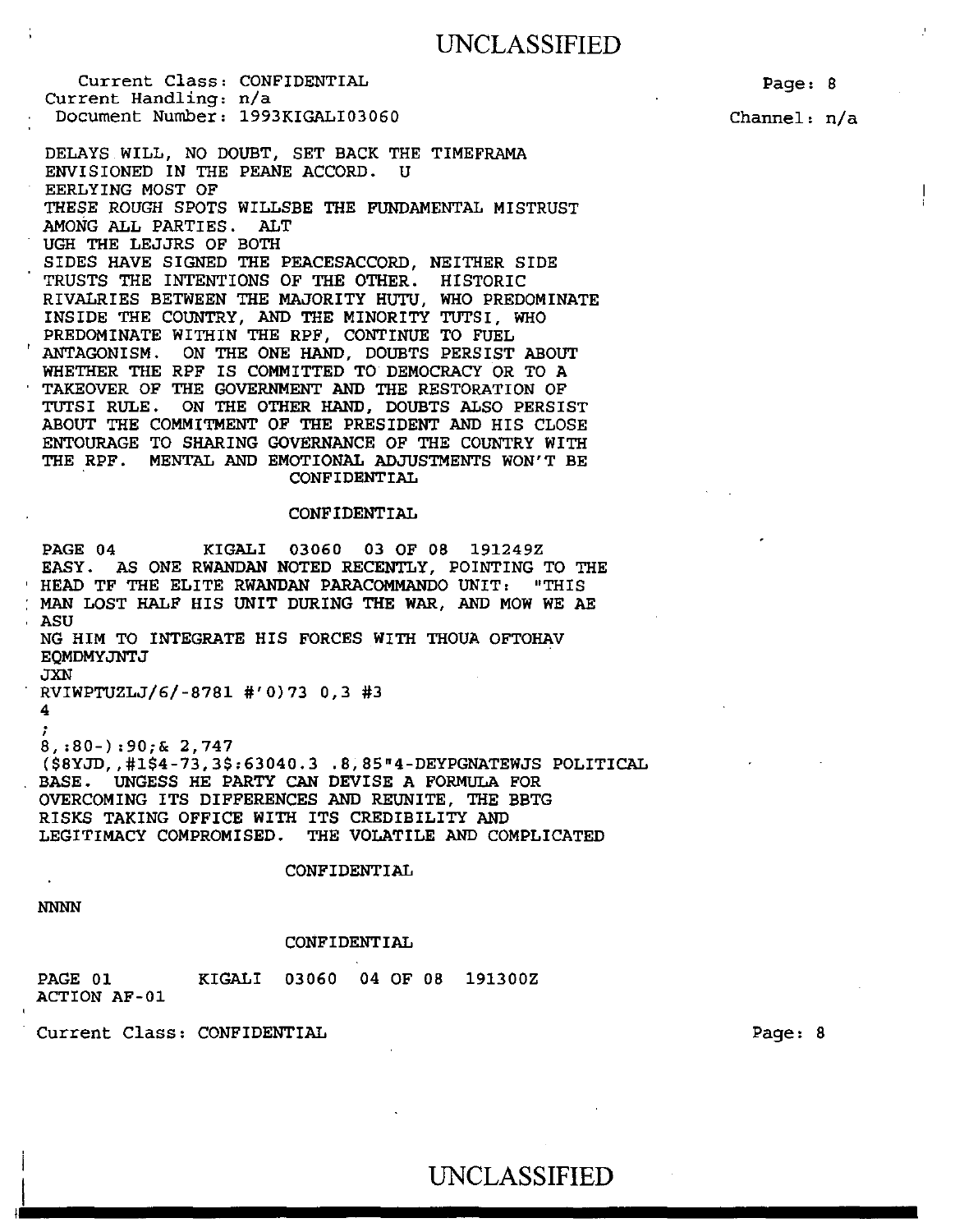Current Class: CONFIDENTIAL Current Handling: n/a Document Number: 1993KIGALI03060 INFO LOG-00 CIAE-00 C-01<br>HA-09 H-01 TEDE-H-01 TEDE-00 INR-00<br>NEA-01 NSAE-00 NSCE-00 NEA-01 NSAE-00 NSCE-00 OIC-02 PRS-01 P-Ol SNP-00 DODE-00 DOEE-00 I0-19 SP-00 LAB-04  $OMB-01$ SS-00 LOG-00 HA-09  $ADS-00$ PM-02<br>T-00  $USIE-00$  RPE-01 ------------------E4917C 191300Z /38 /049W P 191143Z AUG 93 FM AMEMBASSY KIGALI TO SECSTATE WASHDC PRIORITY 4492 INFO AMEMBASSY ADDIS ABABA AMEMBASEY BAMAKO AMEMBASSY BONN AMEMBASSY BRAZZAVILLE AMEMBASSY BRUSSELS<br>AMEMBASSY BUJUMBURA AMEMBASSY CAIRO AMEMBASSY DAKAR 1 AMEMBASSY DAR ES SALAAM AMEMBASSY HARARE AMEMBASSY KAMPALA AMEMBASSY KINSHAA AMEMBASSY LA9 039 AMEMBAS Y LILONGWE AMEMBASSY LONDON AMEMBASSY NAIROBI AMEMBASSY PARIS ' AMEMBASSY TUNIS USCINCEUR VAIHINGEN GE//ECJ2// CONFIDENTIAL CONFIDENTIAL PAGE 02 KIGALI 03060 04 OF 08 191300Z USMISSION USUN NEW YORK *C* 0 N F I D E N T I A L SECTION 04 OF 08 KIGALI 03060 LILONGWE AND YAOUNDE FOR DATT E.O. 12356: DECL: OADR TAGS: PREL, PGOV, RW SUBJECT: THE RWANDAN PEACE PROCESS: PROBLEMS AND 1 INTERNAL POLITICAL SITUATION WILL ONLY BECOME MORE COMPLEX WITH THE ADDITION OF THE RPF AS A POLITICAL Page: 9 Channel: n/a EUR-01 L-03 PA-01 TRSE-00

UNCLASSIFIED

PARTY. WHEN THE POWER' SHARING PROTOCOL WAS CONCLUDED LAST JANUARY, THE PRESIDENT'S PARTY RESISTED THE POWER-SHARING FORMULA ON GROUNDS THAT IT LEFT THEM IN ' A PERMANENT MINORITY SITUATIONJM RECENTLY THE

Current Class: CONFIDENTIAL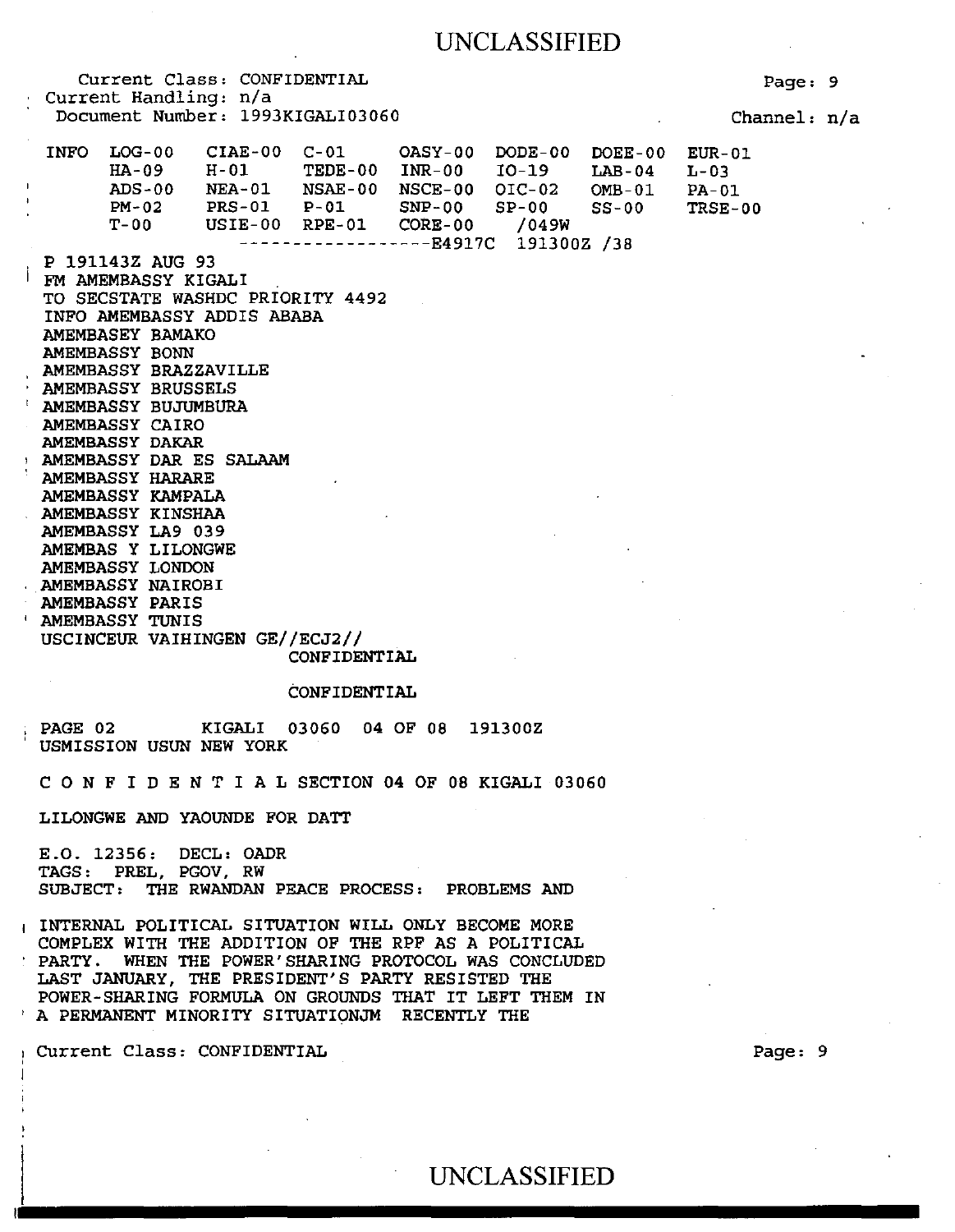Page: 10

Channel: n/a

POLITICAL FORCES IN RWANDA SHATTERED THIS IMAGE OF PERMANENT AND STATIC POLITICAL ALLIANCES AS DEMONSTRATED IN THEIR MANEUVERING TO NAME THE PRIME MINISTER FOR THE BROAD-BASED GOVERNMENT. ALTHOUGH THE PEACE ACCORD ALLOWS FOR SUCH SHIFTING ALLIANCES AMONG THE PARTIES, ITS SPECIFICITY ABOUT WHICH PARTIES WILL BE IN THE GOVERNMENT AND HOW MANY TNA DEPUTIES EACH WILL APPOINT ALLOWS LITTLE LEAWAY FOR EVOLUTION, REALIGNMENTS OR BREAKAWAYS WITHIN PARTIES. THUS THE PEACE ACCORD IS LIKELY 00 EXERCISE SOME CONSTRAINT ON THE EVOLUTION OF THE PARTIES.

13. THE ROLE OF THE RPF. ONE OF THE BIGGEST UNKNOWNS IN THE INTERNAL POLITICAL EQUATION IS THE IMPACT THE RETURN OF THE RPF WILL HAVE ON THE POLITICAL SCENE. CONFIDENTIAL

#### CONFIDENTIAL

PAGE 03 KIGALI 03060 04 OF 08 191300Z MANY OF ITS LEADERS ARE FAR FROM BEING POLITICAL UNKNOWNS. MANY HAVE A LONG HISTORY OF ASSOCIATION WITH PRESIDENT HABYARIMANA, WITH HIS MILITARY AND WITH SOME OF THE DARKER INCIDENTS IN RWANDAN HISTORY. MANY PEOPLE QUESTION WHETHER LHE RPF IS COMMITTED TO POWER-SHARING AND THE DEMOCRATIC RULES OF THE GAME OR WHETHER THEY WILL RESORT TO VIOLENCE IF THE PROCESS GOES AWRY. WHETHER THEIR SOMEWHAT RIGID IDEOLOGICAL APPROACH TO ISSUES AND TO CONTROL OF PARTY MEMBERS WILL BE COMPATIBLE WITH DEMOCRATIC PRINCIPLES AND PRACTICES WILL BE KEY TO THE RPF'S ACCEPTABILITY TO THE RWANDAN PUBLIC.

14. HUTU EXTREMISM. AT THE SAME TIME, HUTU EXTREMISTS WHO OPPOSE RECONCILIATION WITH THE RPF AND OBJECT TO ACCORDING GREATER PARTICIPATION IN RWANDAN SOCIETY TO TUTSIS ARE ALSO AN UNKNOWN QUANTITY. SINCA ITS FORMATION 18 MONTHS AGO, 5#3 :\$4, AN AVOWEDLY ANTIGAOUTSI POLITICAL PARTY, PTAYD AN EXTRAMELY D SRUPTIVE, INDEED VIOLENT/ ROLEM DEMOBILUZED SOLDIERS AND GENDARMES COULD FUEL RENEWED CDR ACTIVITY, LRGELY DORMANT SINCE THE FEBRUARY OFFENSIVE. THE AVAILABILITY OF GUNS AND GRENADES DOES NOTHING TO REDUCE ANXIETY ON THIS POINT.

15. POLITICAL VIOLENCE. TWO GOVERNMENT FFICIALS, FORMER PRIME MINISTER DISMAS NSENGIYAREMYE AND

Current Class: CONFIDENTIAL

' I

Page: 10

: UNCLASSIFIED

~-'--------------------------------------------·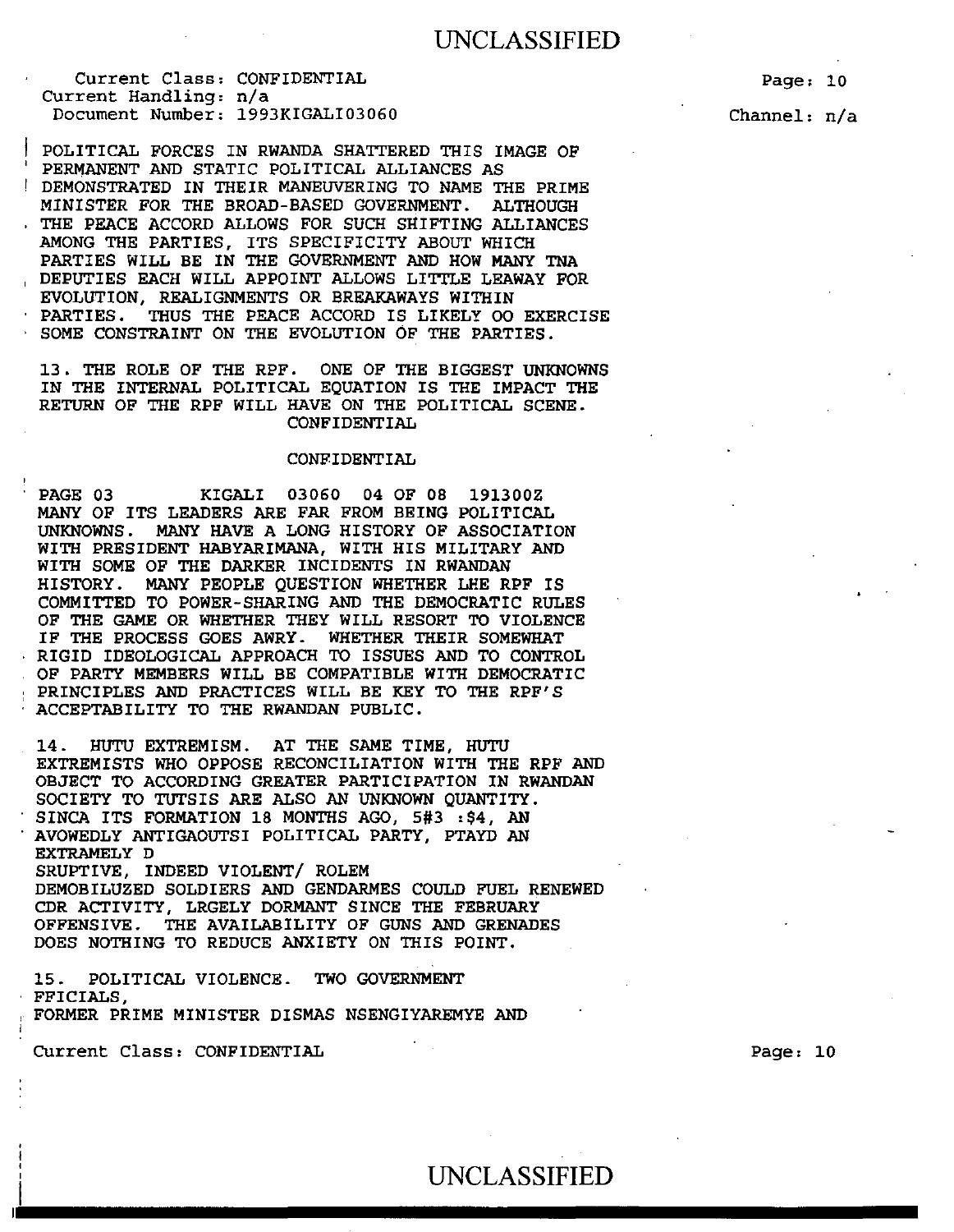Current Class: CONFIDENTIAL Current Handling: n/a Document Number: 1993KIGALI03060 Page: 11

Channel: n/a

DEFENSE MINISTER JAMES GASANA LEFT RWANDA SADDENLY AND UNANNOUNCED WITHIN THE PAST MONTH. GASANA SAID CONFIDENTIAL

(

#### CONFIDENTIAL

PAGE 04 KIGALI 03060 04 OF 08 191300Z HE FEARED FOR HIS LIFE AND SPECULATION EXISTS THAT NSBNGIYAREMYE MAY HAVE BEEN SIMILARLY MOTIVATED. IN MAY, A WELL-KNOWN POLITICIAN FROM THE PRINCIPAL , OPPOSITION PARTY WAS ASSASSINATED AND THE CRIME REMAINS UNSOLVED. THESE INCIDENTS, AND OTHERS INVOLVING LESS PROMINENT INDIVIDUALS, STIR ANXIETIES <sup>t</sup>ABOUT THE POSSIZLILITY OF POLITICAL VIOLENCE AXD RANDOM TERRORISM CONTINUING DESPITE THE END OF THE WAR.

16. INTERPRETATION OF THE ACCORD. ALL OF THE ! PROBLEMS MENTIONED THUS FAR WILL INEVITABLY MAKE INTERPRETATION OF THE SOMETIMES CONTRADICTORY AND OFTEN AMBIGUOUS ARTICLES OF THE PROTOCOLS DIFFICULT

CONFIDENTIAL

, NNNN

#### CONFIDENTIAL

| <b>PAGE 01</b> | ACTION AF-01              |                         | KIGALI 03060 05 OF 08 191305Z |                        |                                                                                                                                           |                  |               |
|----------------|---------------------------|-------------------------|-------------------------------|------------------------|-------------------------------------------------------------------------------------------------------------------------------------------|------------------|---------------|
| TNFO.          | LOG-00<br>HA-09<br>ADS-00 | $H-01$<br><b>NEA-01</b> | TEDE-00 INR-00                | NSAE-00 NSCE-00 OIC-02 | $\overline{C}$ CIAE-00 $\overline{C}$ -01 $\overline{O}$ ASY-00 $\overline{DODE}$ -00 $\overline{DOEE}$ -00 $\overline{E}$ UR-01<br>TO-19 | LAB-04<br>OMB-01 | L-03<br>PA-01 |

NEA-01 NSAE-00 NSCE-00 PRS-01 P-Ol SNP-00 USIE-00 RPE-01 CORE-00 OIC-02 SP-00  $\boldsymbol{4}$ OMB-01 SS-00 /049W L-03 PA-01 TRSE-00

------------------E49200 191305Z /38

P 191143Z AUG 93 FM AMEMBASSY KIGALI TO SECSTATE WASHDC PRIORITY 4493 , INFO AMEMBASSY ADDIS ABABA AMENBASSY BAMAKO 0666 AMEMBASSY BONN AMEMBASSY BRAZZAVILLE AMEMBASSY BRUSSELS AMEMBASSY BUJUMBURA AMEMBASSY CAIRO AMEMBASSY DAKAR AMEMBASSY DAR ES SALAAM

PM-02 T-00

Current Class: CONFIDENTIAL Page: 11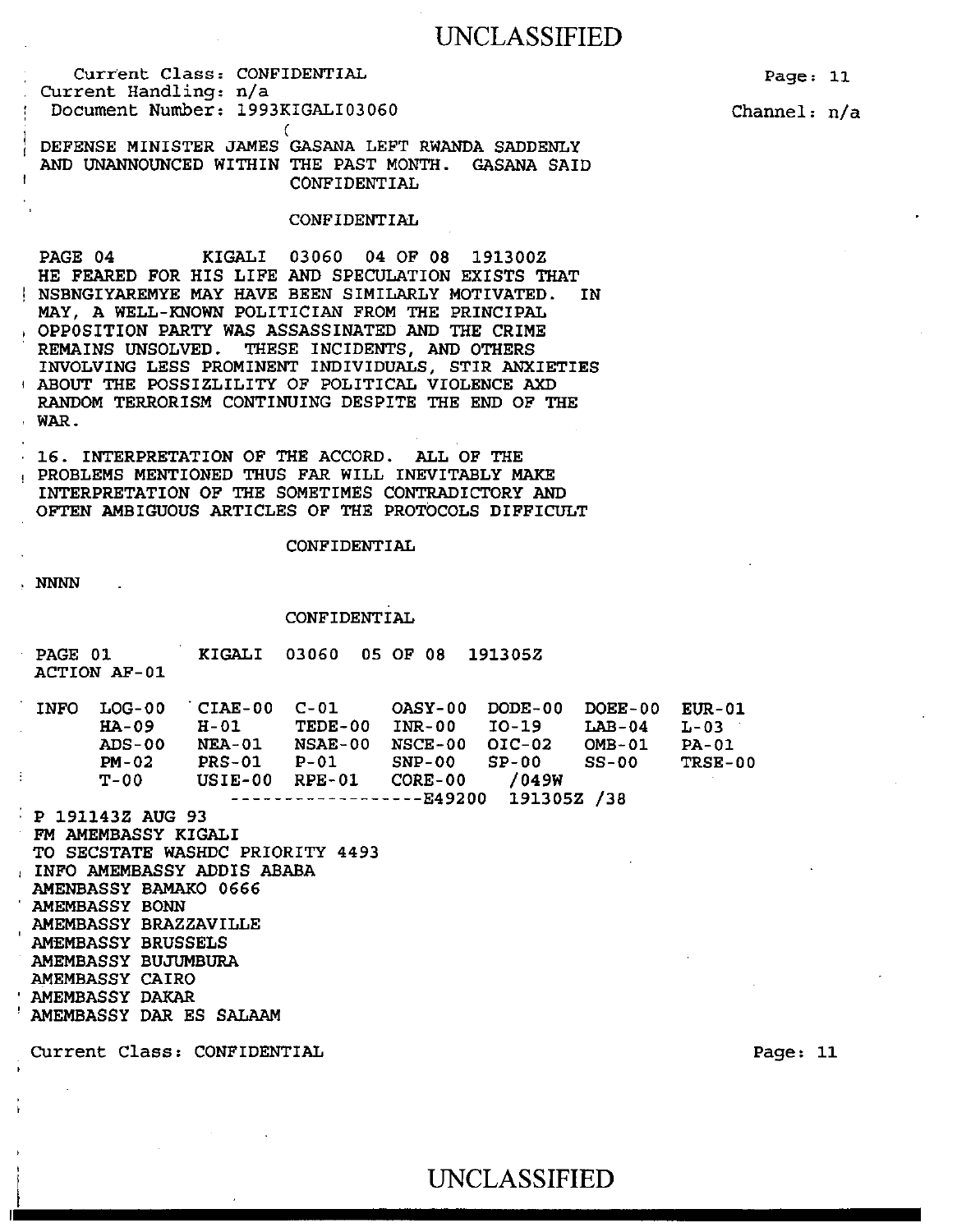Current Class: CONFIDENTIAL Current Handling: n/a Document Number: 1993KIGALI03060

AMEMBASSY HARARE

AMEMBASSY KAMPALA AMEMBASSY KINSHASA<br>AMEMBASSY LAGOS AMEMBASSY LILONGWE 1 AMEMBASSY LONDON

#### CONFIDENTIAL

#### CONFIDENTIAL

PAGE 02 KIGALI 03060 05 OF 08 191305Z AMEMBASSY NAIROBI AMEMBASSY PARIS AMEMBASSY TUNIS USCINCEUR VAIHINGEN GE//ECJ2// USMISSION USUN NEW YORK

C 0 N F I D E N T I A L SECTION 05 OF 08 KIGALI 03060

LILONGWE AND YAOUNDE FOR DATT

E.O. 12356: DECL: OADR LAGS: REL, PGOV, RW SUBJECT: THE RWANDAN PEACE PROCESS: PROBLEMS AND

AT BEST. ALREADY DIFFERING INTERPRETATIONS OF THE ARTICLE OUTLINING THE PROCESS FOR NOMINATING A PRIME MINISTER PRECIPITATED CONSIBERABLE MISUNDERSTANDING, INDEED, ONGOING ACRIMONY. INTERPRETATION OF THE PEACE ACCORD IS VESTED IN THE TRANSITIONAL NATIONAL ASSEMBLY. IF NECESSARY, THE TNA IS TO REFER TO THE POLITICAL-MILITARY COMMISSION SET UP UNDER THE CEASE-FIRE ACCORD OF JULY 1992. THE COMPOSITION OF THIS COMMISSION, CURRENTLY THE "GOVERNMENT" AND THE "RPF", HAS YET TO BE MODIFIED AND ITS ROLE REDEFINED IN A WAY THAT MAKES IT CONSISTENT WITH A POST-PEACE ' ACCORD MISSION. THIS COMMISSION IS THE ONLY TRANSITION ORGAN WHICH INCORPORAHES INTERNATIONAL OBSERVERS WHO MELPED BROKER THE PEACE NEGOTIATIONS.

17. RESOURCE CONSTRAINTS. THE COSTS ASSOCIATED WITH IMPLEMENTING RWANDA'S PEACE ACCORD WILL BE ENORMOUS. CONFIDENTIAL

#### CONFIDENTIAL

PAGE 03 KIGALI 03060 05 OF 08 191305Z DEMOBILIZATION AND INTEGRATION OF THE ARMED FORCES,

Current Class: CONFIDENTIAL

Page: 12

Page: 12

Channel: n/a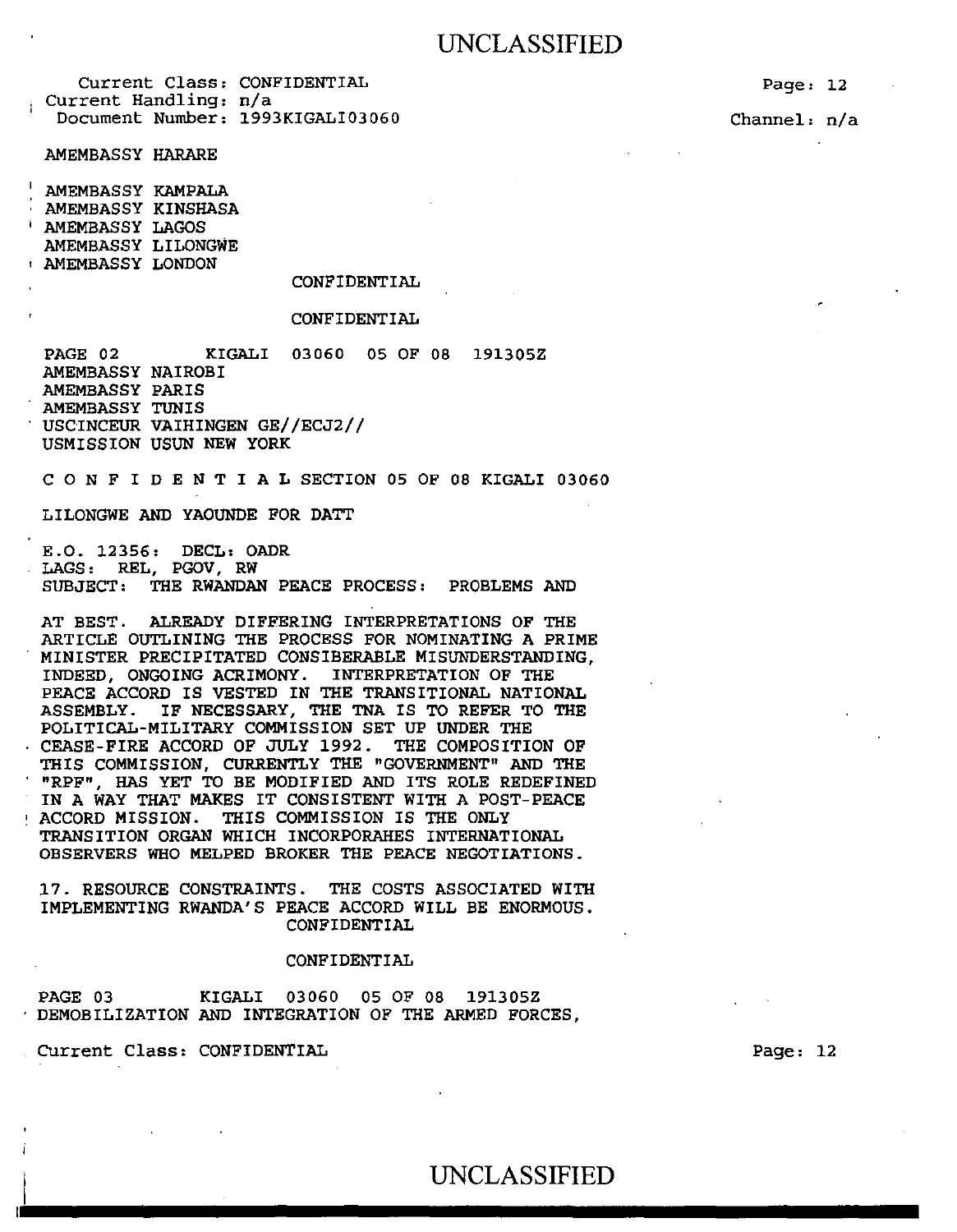Current Class: CONFIDENTIAL Current Handling: n/a Document Number: 1993KIGALI03060

REINSTALLATION OF DISPLACED PERSONS, RETURN AND REINTEGRATION OF REFUGEES, WILL ALL HAVE LARGE PRICE TAGS. BOTH THE GOVERNMENT AND THE RPF WILL UNDOUBTEDLY HAVE OUTSTANDING DEBTS. RWANDA CANNOT FINANCE THESE ACTIVITIES WITHOUT HELP FROM THE INTERNATIONAL COMMUNITY. ALTHOUGH SOME FAT CAT REBELS, WHO ALLEGEDLY FINANCED THE RPF, MIGHT BE CONVINCED TO INVEST THEIR FUNDS IN PEACE INSTEAD OF WAR, THIS WILL BE INSUFFICIENT. MULTI-LATERAL AND BILATERAL AID, OVER WHICH RWANDANS HAVE NO CONTROL, WILL BE CRUCIAL TO THE PROCESS. FUNDS WILL BE NEEDED FOR BUDGET SUPPORT AS WELL AS FOR THE PROJECTS ASSOCIATED WITH IMPLEMENTING THE PEACE ACCORD. RWANDA'S TRADITIONAL DONORS MUST REMAIN ENGAGED, BUT NEW SOURCES OF FUNDING MUST BE FORTHCOMING AS WELL. WORLD BANK AND IMF PARTICIPATION WILL BE CRITICAL. AN IMPLEMENTATION PROCEEDS, THE RWANDANS WILL IFEVITABLY HAVE TO LOWER THEIR SIGHTS AND ALTER THEIR PROCEDURES NNACCORDANCE W TH RESOURCE AVAILABILITY. EACH NEW SET OF ALTERNATIVES, HOWEVER, &40( 4-88,&

THE SPECTRE OF MISTRUST AND QUESTIONS ABOUT MOTIVES THAT PLAGUED THE NEGOTIATIONS AT ARUSHA AND RESULTED IN A LONG DRAWN-OUT PROCESS. INORDINATE DELAYS COULD TEMPT ONE SIDE OR THE OTHER TO RESORT TO RENEWED CONFLICT.

18. NIF: THE TIMETABLE KEY. THE PRESENCE OF A NEUTRAL INTERNATIONAL FORCE IN KIGALI--AGAIN A FACTOR TOTALLY OUTSIDE RWANDAN CONTROL--IS THE KEY TO CONFIDENTIAL

#### CONFIDENTIAL

PAGE 04 KIGALI 03060 05 OF 08 191305Z UNLOCKING IMPLEMENTATION OF THE COMPLEX RWANDAN PEACE PLAN. UNTIL A CREDIBLE INTERNATIONAL FORCE IS IN PLACE, THE TWO COMPANIES OF FRENCH TROOPS IN KIGALI WILL NOT DEPART. UNTIL THE NIF ARRIVES AND THE FRENCH DEPART, THE RPF HAS SAID IT WILL NOT COME TO KIGALI. UNTIL THE RPF IS WILLING TO COME TO KIGALI, THE GOVERNMENT HAS SAID NO TRANSITIONAL INSTITUTIONS CAN BE PUT IN PLACE. AS THE PRIME MINISTER TOLD DIPLOMATS RECENTLY: "IN THE ABSENCE OF A NIF, OUR HANDS ARE TIED. WE CANNOT BEGIN TO IMPLEMENT THE PEACE ACCORDS" MEANWHILE, TWO ARMED FORCES CONTINUE TO FACE EACH OTHER ACROSS A NARROW DEMILITARIZED ZONE IN NORTHERN RWANDA.

Current Class: CONFIDENTIAL

Channel: n/a

# UNCLASSIFIED UNCLASSIFIED

Page: 13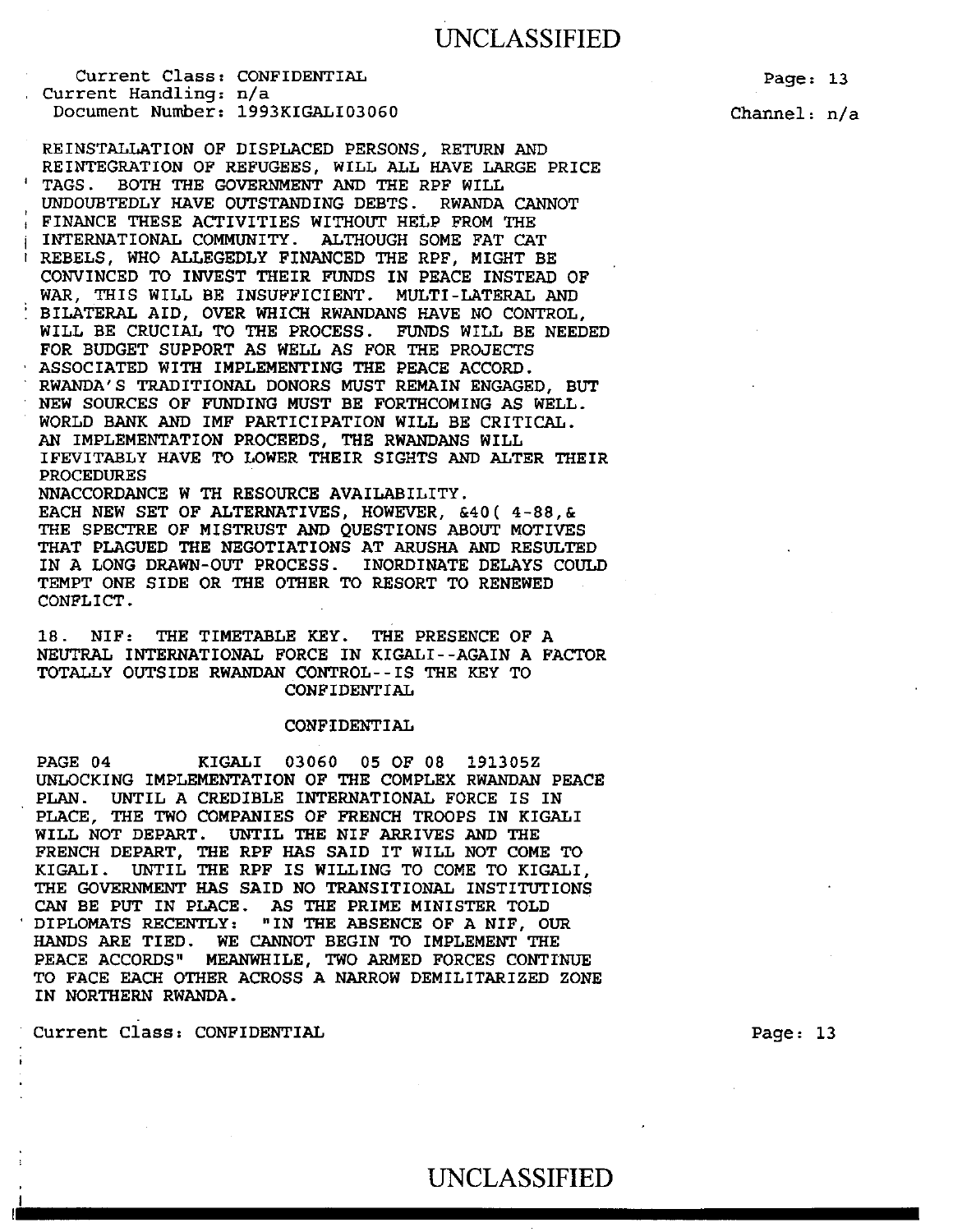Current Class: CONFIDENTIAL Current Handling: n/a Document Number: 1993KIGALI03060

Page: 14

Channel: n/a

19. INTERNATIONAL SUPPORT. RWANDA HAS SET ITSELF ON A TWO-YEAR TRANSITION PROGRAM WHICH COULD CONCEIVABLY TURN OUT TO BE EVEN LONGER. IMPLEMENTATION OF THE

#### CONFIDENTIAL

NNNN

#### CONFIDENTIAL

PAGE 01 ACTION AF-01 KIGALI 03060 06 OF 08 191252Z

| <b>INFO</b> | $LOG-00$         | $CIAE-00$     | C-01           | OASY-00                  | $DODE-00$   | $DOEE-00$ | $EUR-01$ |
|-------------|------------------|---------------|----------------|--------------------------|-------------|-----------|----------|
|             | $HA-09$          | H-01          | TEDE-00        | $INR-00$                 | $TO-19$     | $LAB-04$  | $L-03$   |
|             | $ADS-00$         | <b>NEA-01</b> | <b>NSAE-00</b> | NSCE-00                  | $OIC-02$    | OMB-01    | $PA-01$  |
|             | $PM-02$          | $PRS-01$      | $P-01$         | $SNP-00$                 | $SP-00$     | $SS-00$   | TRSE-00  |
|             | $T - 0.0$        | USIE-00       | $RPE-01$       | $CORE-00$                | /049W       |           |          |
|             |                  |               |                | ------------------R49004 | 191252Z /38 |           |          |
|             | P 191143Z AUG 93 |               |                |                          |             |           |          |

FM AMEMBASSY KIGALI TO SECSTATE WASHDC PRIORITY 4494 INFO AMEMBASSY ADDIS ABABA AMEMBASSY BAMAKO AMEMBASSY BONN AMEMBASSY BRAZZAVILLE AMEMBASSY BRUSSELS AMEMBASSY BUJUMBURA AMEMBASSY CAIRO AMEMBASSY DAKAR AMEMBASSY DAR ES SALAAM AMEMBASSY HARARE AMEMBASSY KAMPALA AMEMBASSY KINSHASA AMEMBASSY LAGOS AMEMBASSY LILONGWE AMEMBASSY LONDON AMEMBASSY NAIROBI AMEMBASSY PARIS .AMEMBASSY TUNIS

#### CONFIDENTIAL

#### CONFIDENTIAL

UNCLASSIFIED

PAGE 02 KIGALI 03060 06 OF 08 191252Z USCINCEUR VAIHINGEN GE//ECJ2// USMISSION USUN NEW YORK

C 0 N F I D E N T I A L SECTION 06 OF 08 KIGALI 03060

Current·Class: CONFIDENTIAL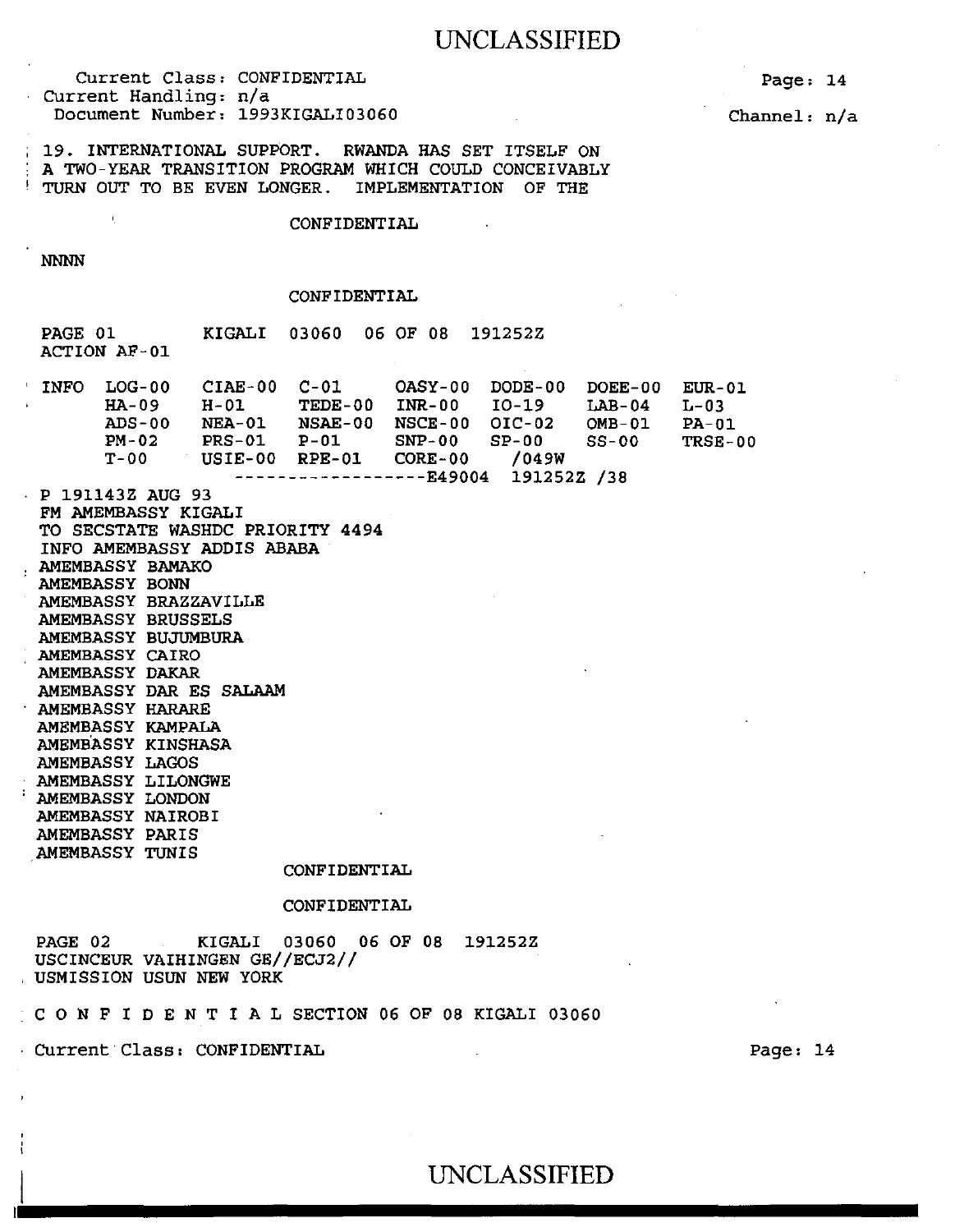LILONGWE AND YAOUNDE FOR DATT

E.O. 12356: DECL: OADR 1 TAGS: PREL, PGOV, RW SUBJECT: TTE RWANDAN PEACE PROCESS : PROBLEMS AND

PEACE PLAN DEPENDS ON CONTINUING FINANCIAL AND MATERIAL ASSISTANCE FROM THE INTERNATIONAL COMMUMITY. RETAINING THE INTEREST AND COMMITMENT OF THE INTERNATIONAL COMMUNITY TO SUCH A PROTRACTED<br>PROCESS IS UNLIKELY TO BE EASY. RWANDA IS ALREADY PROCESS IS UNLIKELY TO BE EASY. COMPETING FOR ATTENTION WITH SOMALIA AND LIBERIA IN AFRICA AND WITH YUGOSLAVIA AND COUNTRIES OF THE FORMER SOVIET UNION IN OTHER PARTS OF THE WORLD. THE FORMER COLONIAL MASTER, BELGIUM, HAS ALREADY REDUCED ITS INVOLVEMENT AND COMMITMENT TO THIS COUNTRY SIGNIFICANTLY. THE FRENCH APPARENTLY WANT TO REDUCE THEIR COMMITMENT AS WELL, ALTHOUGH THEY SEEM TO WANT TO RETAIN THEIR POLITICAL INFLUENCE. U.S. BUDGET PROBLEMS DO NOT BODE WELL FOR OUR ABILITY TO MAKE COMMITMENTS IN A COUNTRY WHERE OUR DIRECT INTERESTS ARE MINIMAL.

PROSPECTS FOR PEACE -------------------

20. FRAGILE PEACE. THE PEACE IN RWANDA IS FRAGILE. CONFIDENTIAL

#### CONFIDENTIAL

PAGE 03 KIGALI 03060 06 OF 08 191252Z A CEASE-FIRE BETWEEN THE TWO SIDES HELD FOR THE MOST PART OF THE PAST YEAR, WHILE THE NEGOTIATIONS WERE UNDERWAY IN ARUSHA. THE EXCEPTION WAS FROM FEBRUARY 8 TO MARCH 9 THIS YEAR WHEN AN RPF OFFENSIVE BROUGHT RPF FORCES TO WITHIN 20 MILES OF THE CAPITAL AND FORCED THE DISPLACEMENT OF NEARLY ONE MILLION PEOPLE. WHETHER TRUE OR NOT, NO ONE DOUBTS THAT THE RPF HAS THE MILITARY SKILL AND MIGHT RESORT TO DAMAGING VIOLENCE AS LONG AS IT HAS ACCESS TO ITS WEAPONRY. THIS COMMON BELIEF APPEARS TO BE ACTING AS A DETERRENT TO ETHNIC AND POLITICAL VIOLENCE THAT PLAGUED RWANDA DURING THE WAR. POLITICAL YOUTH GROUPS ARE FOR NOW QUIET. THE HUTU EXTREMIST POLITICAL PARTY HAS KEPT A LOW PROFILE SINCE THE RPF' S FEBRUARY OFFENSIVE. BUT GUNS AND GRENADES HAVE PROLIFERATED THROUGHOUT THE SOCIETY AND ARE EASILY ACCESSIBLE TO THOSE WHO SEEK THEM. EVEN AFTER THE <sup>1</sup>FIGHTING FORCES DISARM, AS CALLED FOR IN THE

<sup>I</sup>Current Class: CONFIDENTIAL

Page: 15

Channel: n/a

Page: 15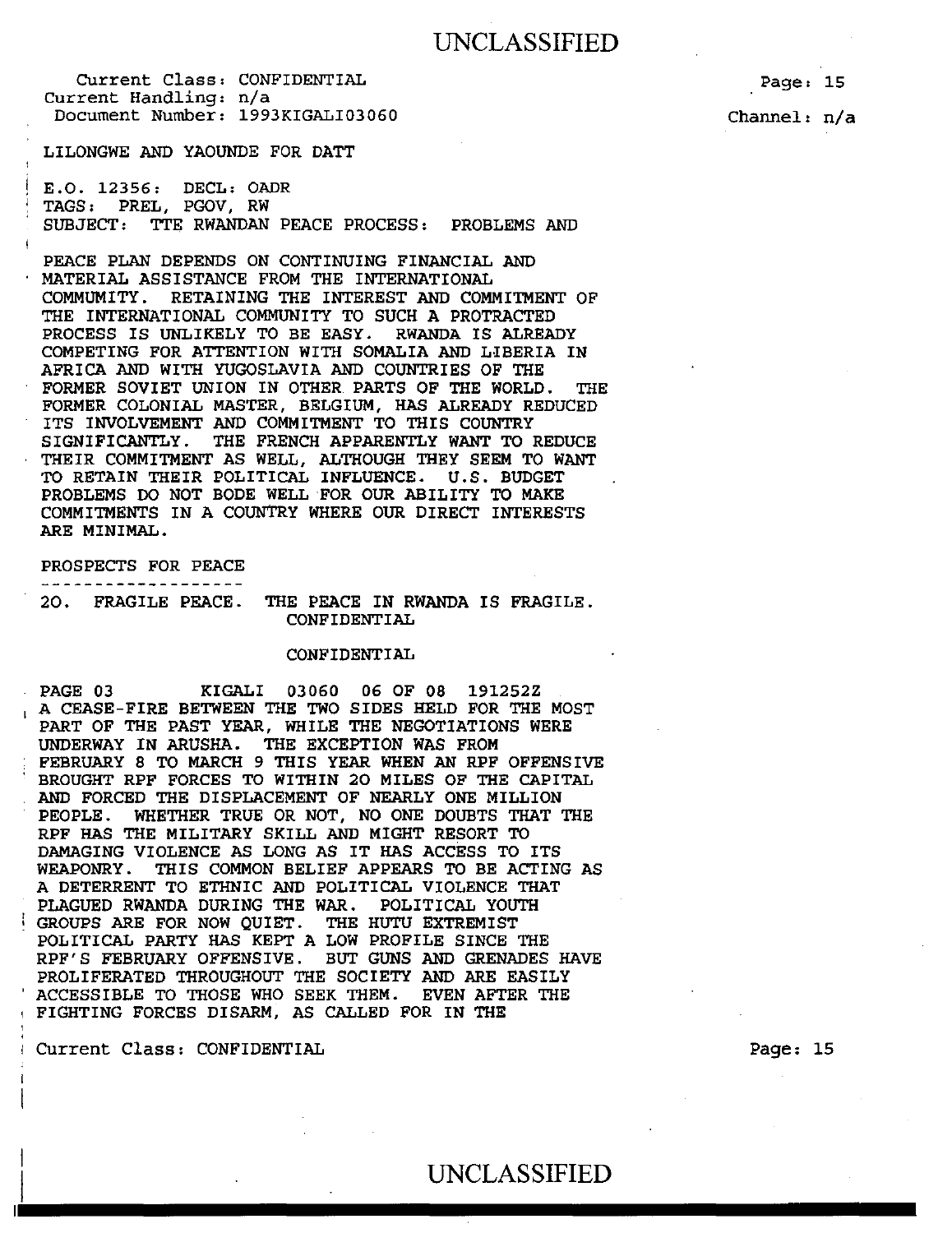Current Class: CONFIDENTIAL Current Handling: n/a Document Number: 1993KIGALI03060 Page: 16

Channel: n/a

DISENGAGEMENT PROCESS, A RESURGENCE OF VIOLENCE<br>CANNOT BE RULED OUT. THE IMMINENT PRESENCE IN THE IMMINENT PRESENCE IN KIGALI OF 600 RPF TROOPS TO GUARD RPF PARTICIPANTS IN TRANSITION INSTITUTIONS KEEPS THE FEAR OF RENEWED VIOLENCE ALIVE.

21. THE RWANDAN OPTION. NEVERTHELESS, AGAINST ALL THESE ODDS, RWANDANS HAVE MADE REMARKABLE PROGRESS IN THE LAST 24 MONTHS, PASSING FROM A SINGLE PARTY DICTATORSHIP AT WAR TO A MULTI-PARTY GOVERNMENT LED BY AN OPPOSITION PRIME MINISTER THAT HAS CONCLUDED A PEACE ACCORD. IN THE PROCESS, RWANDANS HAVE CRAFTED A UNIQUE PATH TO DEMOCRACY. IN CONTRAST TO BURUNDI, CONFIDENTIAL

### CONFIDENTIAL

PAGE 04 KIGALI 03060 06 OF 08 191252Z WHERE ELECTIONS ARE TO LEAD THE WAY TO SOCIAL CHANGE, RWANDANS WROPOUE TO TRANSFORM THEIR SOCIETY FIRST. THE RWANDAN WAY, WHERE ELECTIONS ARE TO FOLLOW THE UNLEASHING OF DEMOCRATIC FORCES AND THE TRANSFER OF POWER AWAY FROM THE ALL-POWERFULL PRESIDENCY, MAY WELW PROVE MORS DISFICULT TO MANAGE. FIFTEEN MONTHS OF POWER-SHARING HAS BEEN ANYTHING BUT A SMOOTH RIDE. NEVERTHELESS, THE RWANDAN WAY IS WORKING FOR RWANDA. GOVERNMENT OFFICIALS AND PARTY LEADERS HAVE DEMONSTRATED THEIR STAYING POWER AND THEIR COMMITMENT TO THE TRANSITION PROCESS. THEY HAVE GAINED A WEALTH

#### CONFIDENTIAL

**NNNN** 

#### CONFIDENTIAL

PAGE 01 ACTION AF-01 KIGALI 03060 07 OF 08 191255Z

INFO LOG-00 CIAE-00 C-Ol OASY-00 DODE-00 DOEE-00 EUR-01 HA-09 H-01 TEDE-00 INR-00 I0-19 ADS-00 PM-02 T-OO NEA-01 NSAE-00 NSCE-00 OIC-02 OMB-01 PRS-01 P-Ol SNP-00 USIE-00 RPE-01 CORE-00 ------------------E49098 191255Z /38 SP-00  $LAB-04$   $L-03$ SS-00 /049W PA-01 TRSE-00

P 191143Z AUG 93 FM AMEMBASSY KIGALI TO SECSTATE WASHDC PRIORITY 4495

INFO AMEMBASSY ADDIS ABABA

Current Class: CONFIDENTIAL

Page: 16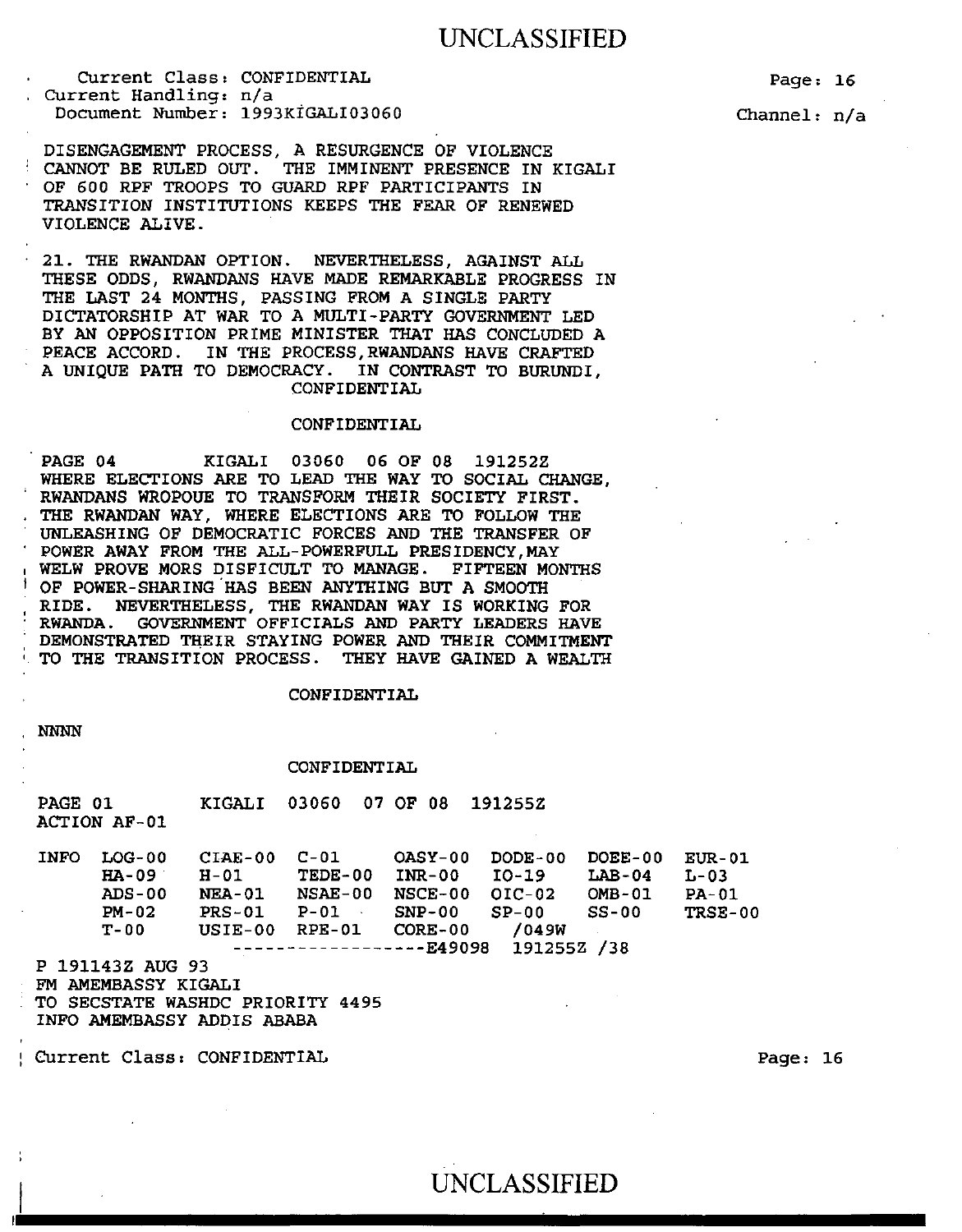Current Class: CONFIDENTIAL Current Handling: n/a Document Number: 1993KIGALI03060

AMEMBASSY BAMAKO AMEMBASSY BONN AMEMBASSY BRAZZAVILLE AMEMBASSY BRUSSELS AMEMBASSY BUJUMBURA AMEMBASSY CAIRO AMEMBASSY DAKAR AMEMBASSY DAR ES SALAAM AMEMBASSY HARARE

AMEMBASSY KAMPALA AMEMBASSY KINSHASA AMEMBASSY LAGOS AMEMBASSY LILONGWE AMEMBASSY LONDON

CONFIDENTIAL

#### CONFIDENTIAL

PAGE 02 KIGALI 03060 07 OF 08 191255Z<br>AMEMBASSY NAIROBI AMEMBASSY PARIS AMEMBASSY TUNIS USCINCEUR VAIHINGEN GE//ECJ2// USMISSION USUN NEW YORK

C 0 N F I D E N T I A L SECTION 07 OF 08 KIGALI 03060

LILONGWE AND YAOUNDE FOR DATT

E.O. 12356: DECL: OADR TAGS: PREL, PGOV, RW SUBJECT: THE RWANDAN PEACE PROCESS: PROBLEMS AND

OF EXPERIENCE IN POLITICAL MANEUVERING AND COALITION BUILDING THAT WILL SERVE THEM WELL WHEN THE RPF JOINS THEM IN GOVERNING.

22 .. GOOD WILL. THE DOGGED .PERSISTENCE RWANDANS HAVE DEMONSTRATED DURING THEIR YEAR-LONG PEACE<br>NEGOTIATIONS AND THEIR 15-MONTH EXPERIMENT WITH MULTI-PARTY GOVERNMENT IS TESTIMONY TO THE GOOD WILL ON ALL SIDES TO MAKE THE TRANSITION WORK, DESPITE THE OBSTACLES THEY WILL INEVITABLY ENCOUNTER ALONG THE WAY. WITH THE SIGNING OF THE PEACE ACCORD, RWANDANS, INCLUDING THE RPF, COMMITTED THEMSELVES TO PEACE AND TO A DEMOCRATIC OUTCOME FOR THE TRANSITION PROCESS. : RWANDANS ARE TIRED OF WAR, THEY ARE TIRED OF A STAGNANT ECONOMY, AND THEY ARE READY FOR A CHANGE

' CUrrent Class: CONFIDENTIAL

Page: 17

Channel:· n/a

Page: 17

# UNCLASSIFIED UNCLASSIFIED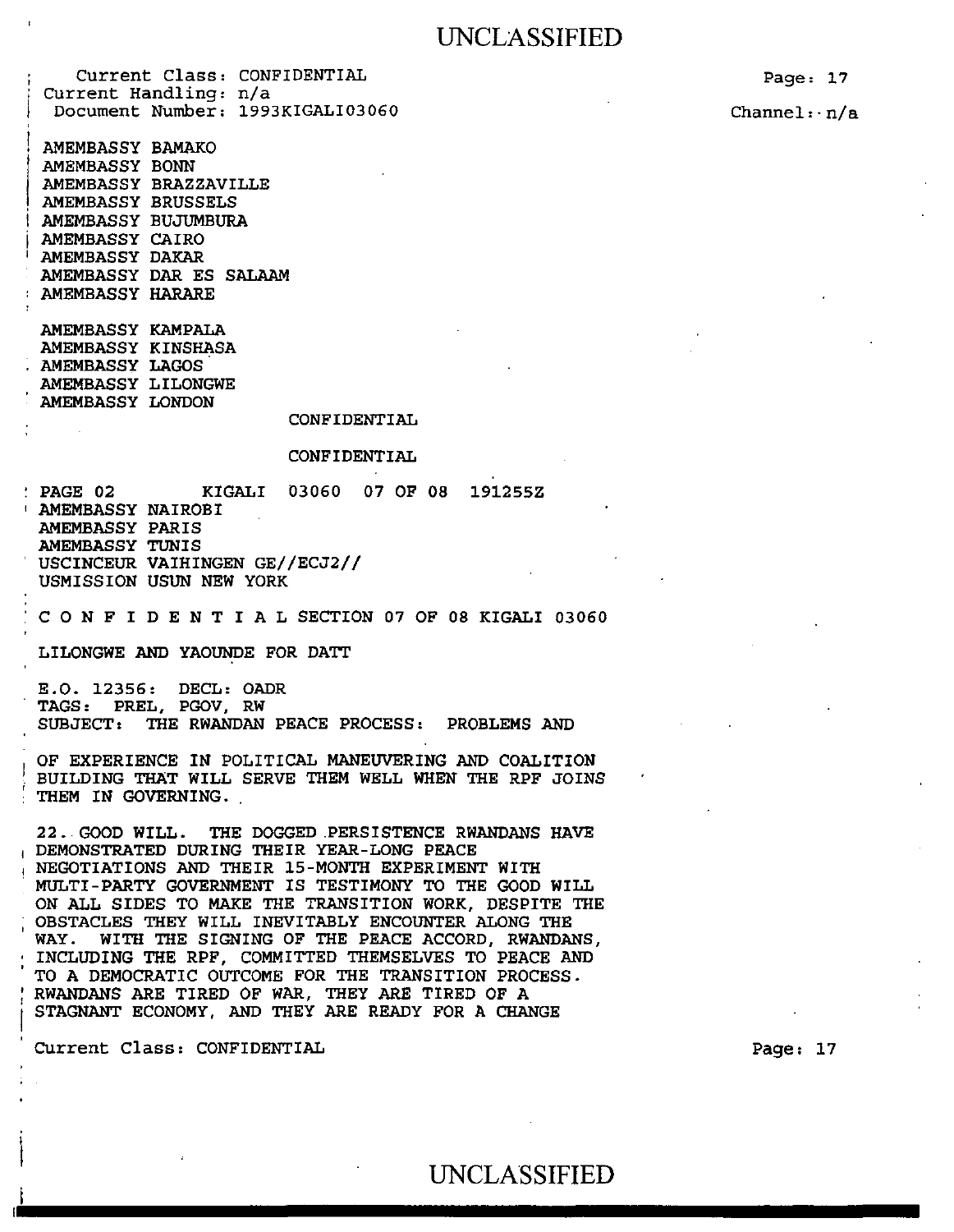Current Class: CONFIDENTIAL Current Handling: n/a Document Number: 1993KIGALI03060

Page: 18

Channel: n/a

THAT WILL GIVE THEM A CHANCE AT PEACE AND PROSPERITY. RWANDANS KNOW THAT THEY CANNOT AFFORD TO CONFIDENTIAL

#### CONFIDENTIAL

PAGE 03 KIGALI 03060 07 OF 08 191255Z CONTINUE FIGHTING. NO ONE ACQUAINTED WITH RWANDA WOULD PREDICT AN UNTROUBLED TRANSITION PERIOD. LEADERSHIP WILL PLAY A CRUCIAL ROLE IN KEEPING THE PROCESS ON TRACK THROUGH THE DIFFICULTIES THAT LIE AHEAD. SUPPORT FROM THE INTERNATIONAL COMMUNITY, 1 BOTH BILATERALLY AND THROUGH MULTI-LATERAL INSTITUTIONSISUCH AS THE U.N., ;5#3 294)\$ ?-, ( -,\$ 5#3 IMF, WILL IMPROVE THE ODDS.

### IMPLICATIONS FOR U.S. POLICY

23. SUCCESSFUL IMPLEMENTATION OF THE PEACE PLAN IN RWANDA WILL EFFECTIVELY END THREE YEARS OF CIVIL WAR, OFFER HOPE FOR STABILITY IN THE SUB-REGION, BRING RWANDA'S DEMOCRATIZATION PROCESS TO THE BRINK OF LEGISLATIVE AND PRESIDENTIAL ELECTIONS, LAY THE GROUNDWORK FOR FULL MINORITY PARTICIPATION IN RWANDAN" POLITICAL AND ECONOMIC LIFE, GIVE THE ECONOMY THEO CHANCE T

PICK UP, AND MOVE TOWARD RESOLUTION OF A LONG-STANDING REFUGEE PROBLEM. RLANDANS HAVE MAVPED OUT THE PATH THEY INTEND TO FOLLOW. BUT THEY CANNOT COMPLETE THE TRIP WITHOUT THE HELP OF THE INTERNATIONAL COMMUNITY.

24. THE UNITED STATES HAS PLAYED A SIGNIFICAMT ROLE IN PROMOTING DIALOGUE BETWEEN THE TWO WARRING FACTIONS AND, IN ITS ROLE AS OBSERVER AT THE PEACE TALKS, SUPPORTED THE TWO SIDES THROUGH THE YEAR-LONG NEGOTIATING PROCESS. IN KEEPING WITH OUR POLICY OF PROMOTING CONFLICT RESOLUTION, DEMOCRATIZATION, AND CONFIDENTIAL

#### CONFIDENTIAL

PAGE 04 KIGALI 03060 07 OF 08 191255Z ECONOMIC DEVELOPMENT, THE U.S. SHOULD:

CONTINUE TO PROMOTE AND ASSIST THE RWANDAN PEACE PROCESS, USING DIPLOMATIC, FINANCIAL, AND MATERIAL MEANS;

Current Class: CONFIDENTIAL

Page: 18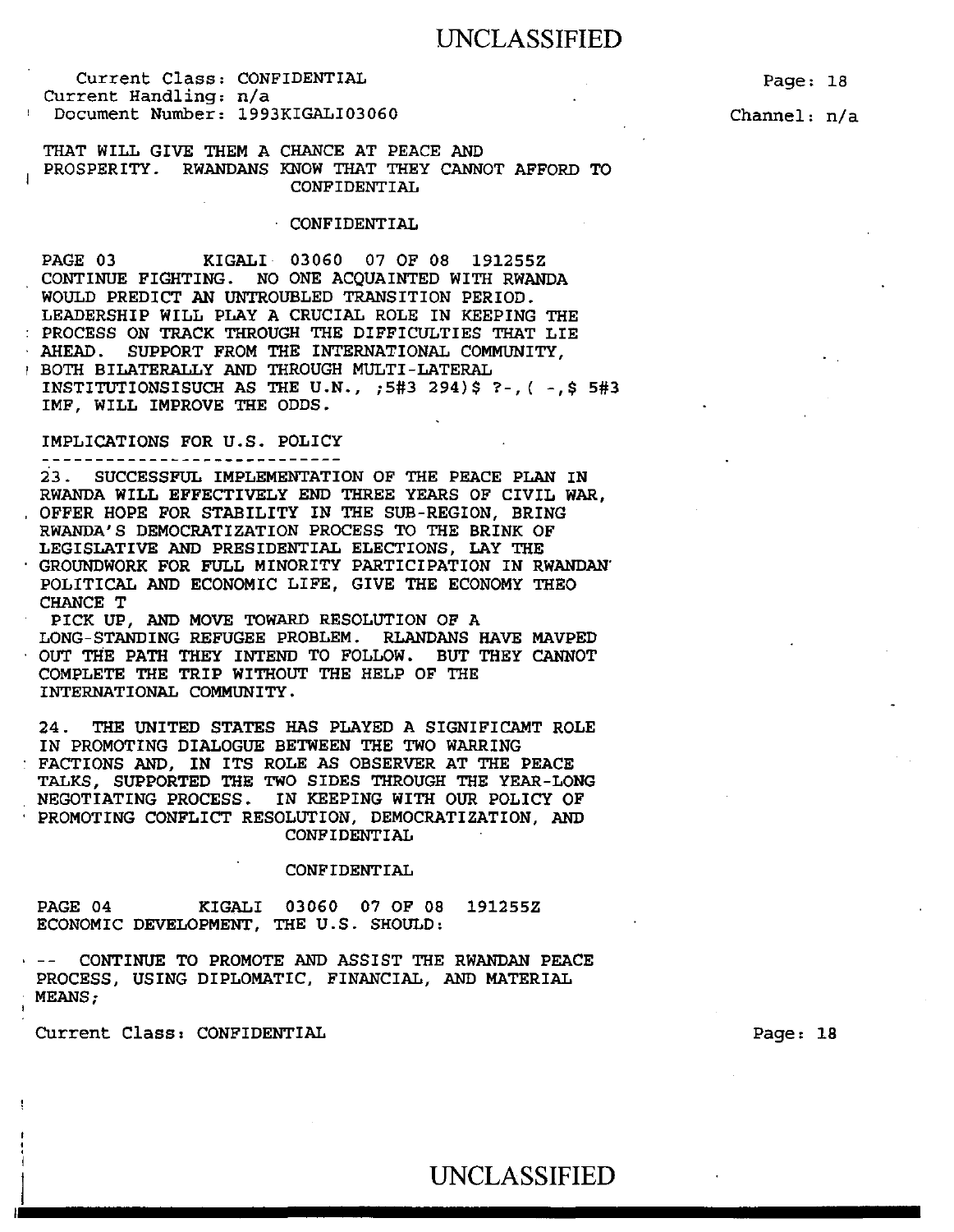Current Class: CONFIDENTIAL Current Handling: n/a Document Number: 1993KIGALI03060 Page: 19

Channel: n/a

ENCOURAGE CONTINUED COMMITMENT OF ALL SIDES TO IMPLEMENTATION OF THE PEACE ACCORD DESPITE THE DIFFICULTIES THAT WILL INEVITABLY SURFACE;

ENCOURAGE ALL SIDES TO RULE OUT RECOURSE TO  $\sim$   $\sim$   $^{-1}$ VIOLENCE AS A METHOD OF RESOLVING DIFFERENCES;

-- ENSURE TIMELY DEPLOYMENT OF A CREDIBLE NEUTRAL INTERNATIONAL FORCE WHOSE SIZE, COMPOSITION, AND COMMAND STRUCTURE ARE COMPATIBLE WITH THE JOB BOTH SIDES EXPECT IT TO ACCOMPLISH;

CONFIDENTIAL

NNNN

CONFIDENTIAL

| PAGE 01             |  | KIGALI 03060 08 OF 08 191253Z |  |
|---------------------|--|-------------------------------|--|
| <b>ACTION AF-01</b> |  |                               |  |

| <b>INFO</b> | LOG-00  | $CIAE-00$     | $C-01$  |                                  | $OASY-00$ DODE-00 | DOEE-00 | <b>EUR-01</b> |
|-------------|---------|---------------|---------|----------------------------------|-------------------|---------|---------------|
|             | $HA-09$ | H-01          | TEDE-00 | <b>INR-00 IO-19</b>              |                   | LAB-04  | L-03          |
|             | ADS-00  | <b>NEA-01</b> | NSAE-00 | $NSCE-00$ $OIC-02$               |                   | OMB-01  | <b>PA-01</b>  |
|             | $PM-02$ | $PRS-01$      | $P-01$  | $SNP-00$ $SP-00$                 |                   | SS-00   | TRSE-00       |
|             | T-00    | USIE-00       | RPE-01  | $CORE-00$                        | /049W             |         |               |
|             |         |               |         | $------------E4904E$ 191253Z /38 |                   |         |               |

P 191143Z AUG 93 FM AMEMBASSY KIGALI TO SECSTATE WASHDC PRIORITY 4496 INFO AMEMBASSY ADDIS ABABA AMEMBASSY BAMAKO AMEMBASSY BONN AMEMBASSY BRAZZAVILLE AMEMBASSY BRUSSELS AMEMBASSY BUJUMBURA AMEMBASSY CAIRO AMEMBASSY DAKAR AMEMBASSY DAR ES SALAAM AMEMBASSY HARARE AMEMBASSY KAMPALA AMEMBASSY KINSHASA AMEMBASSY LAGOS AMEMBASSY LILONGWE AMEMBASSY LONDON AMEMBASSY NAIROBI AMEMBASSY PARIS AMEMBASSY TUNIS

CONFIDENTIAL

Current Class: CONFIDENTIAL

 $\vert \cdot \vert$